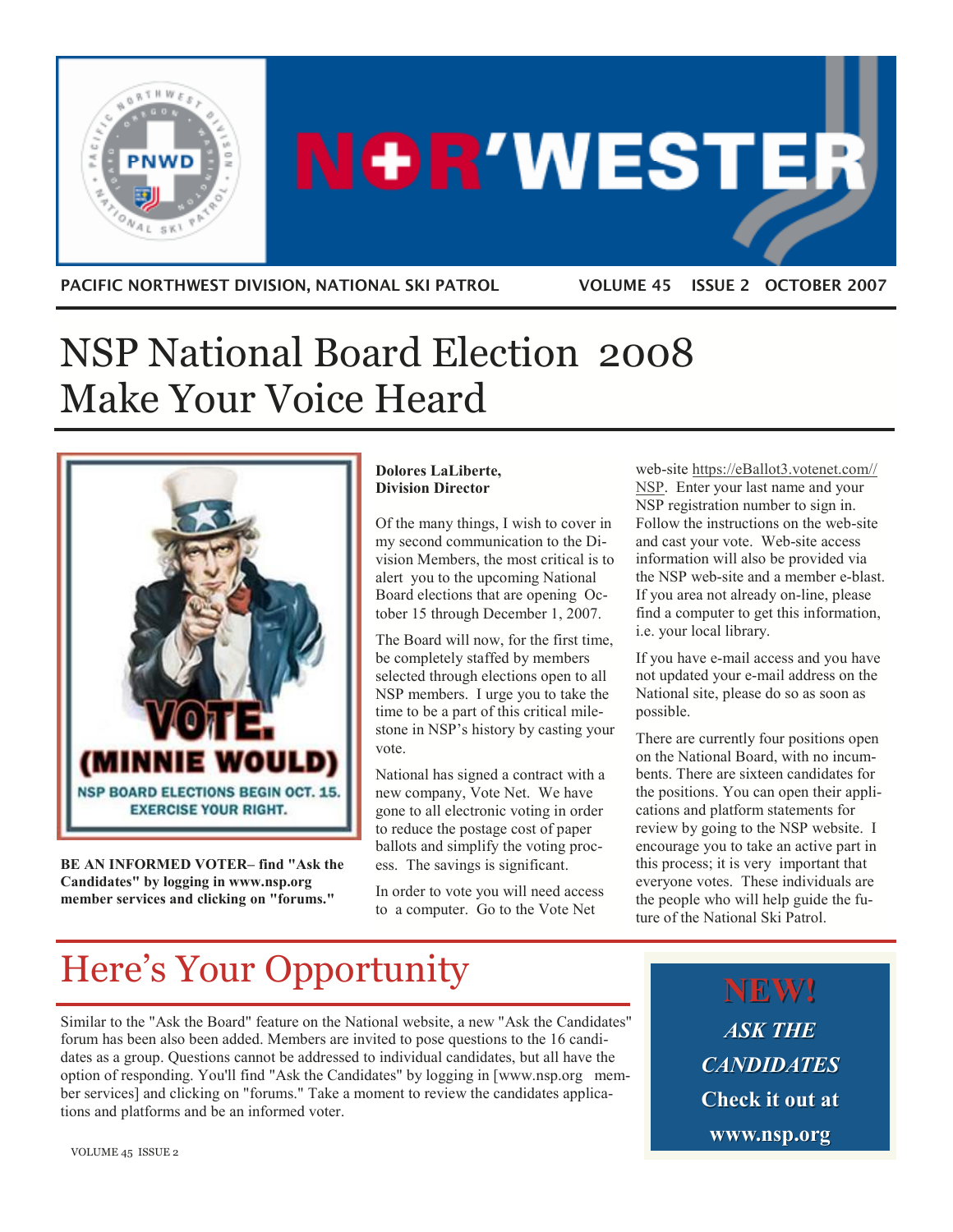# Tidbits from the PNWD By Dolores LaLiberte, Division Director

# ath@air-pipe.com (208) 687-1032

Well it is that time of year. You know, getting cooler, leaves turning color and the time many of us begin to think about the up coming ski season. Time to find your ski gear, tune the skies, update your first aid pack and attend ski conditioning classes. Oh! Do not forget to attend an annual OEC Refresher. However, by the time this article comes out most Refreshers will be completed.

The PNWD had a super Convention at the Embassy Suites, near the Portland, Oregon airport. A heart felt thanks to Rod Legg and his staff for hosting a fun filled, educational weekend. It can be a great experience for patrollers; we learn new information and skills, attend business meetings, listen to knowledgeable speakers, and have a great social gathering. Most of us come away with good feelings about belonging to the National Ski Patrol. Those who were not able to attend the '07 Convention will be able to come and enjoy the 2008 Convention in The City of Spokane Valley, Washington. Contact Ken Hoffmann, Chairman at kenhoffmann@comcast.net.

It as been a rather busy summer with business as usual for the PNWD. If you are not aware, Jim Whittaker is the

Assistant Division Director. He will be handling all the questions and business

"Thank you for being Patrollers and taking an active part… you are all appreciated." Dolores

> in regard to medical and OEC plus helping me out with any other business that comes up. Tom Fellows has been appointed to the position of Senior/ Certified Advisor. He will be working with both the S&T and OEC people coordinating the Senior Program and helping individuals with the Certified Program. We now have a new editor for the Nor'wester. We are lucky to have Patt Kelly-Pollet volunteer for this position. You are receiving this publication because she was able to find solutions to all the problems that arose with bulk mailings, printers, etc. I want to thank not only the above advisors for volunteering, but also all the others that have agreed to work on the PNWD advisory staff. I have also, been in contact with the Region Directors over the summer. When information arrives from other divisions and the national

office it is forwarded on to them for dissemination to all patrollers in the Divi-

sion. Nothing earth shaking has happened, but the information is nice to know.

If you have further questions about any of the above information, please feel free to contact me at ath@air-pipe.com. I will answer your e-mails as promptly as possible.

Thank you all for being Ski Patrollers and taking an active part in not only patrolling on the hill, but in

the educational, recruiting, and social part of the association. You are all appreciated. Hope to see many of you this winter.

Have a great ski season!



# New Staff at the National Headquarters



www.nsp.org

There has been a reorganization of the National Office, there are new staff members.

If you call, please be patient and considerate are still in the learning curve. They are: Executive Director, Tim White; Education Director, Denis Meade; Special Projects Mgr., Karen Kalafat; Communications Director, April Darrow; Member Services, Cheri Overton. Michelle Perry, Advertising and Sponsorship and Carol Hudson, Member Services are now full time NSP employees.

Other new volunteers appointed by the NSP are: Ed Humphrey, Instructor Development; Dick Woolf, Telecommunications; Dave Esty, National Marketing Counsel.

Woolf, the National Telecommunications Advisor will be sending information about upcoming changes is the FCC regulations. He has been in contact with Bernie Goddard, the PNWD Telecommunications Advisor . For more information contact Bernie at bhgoddard@aol.com.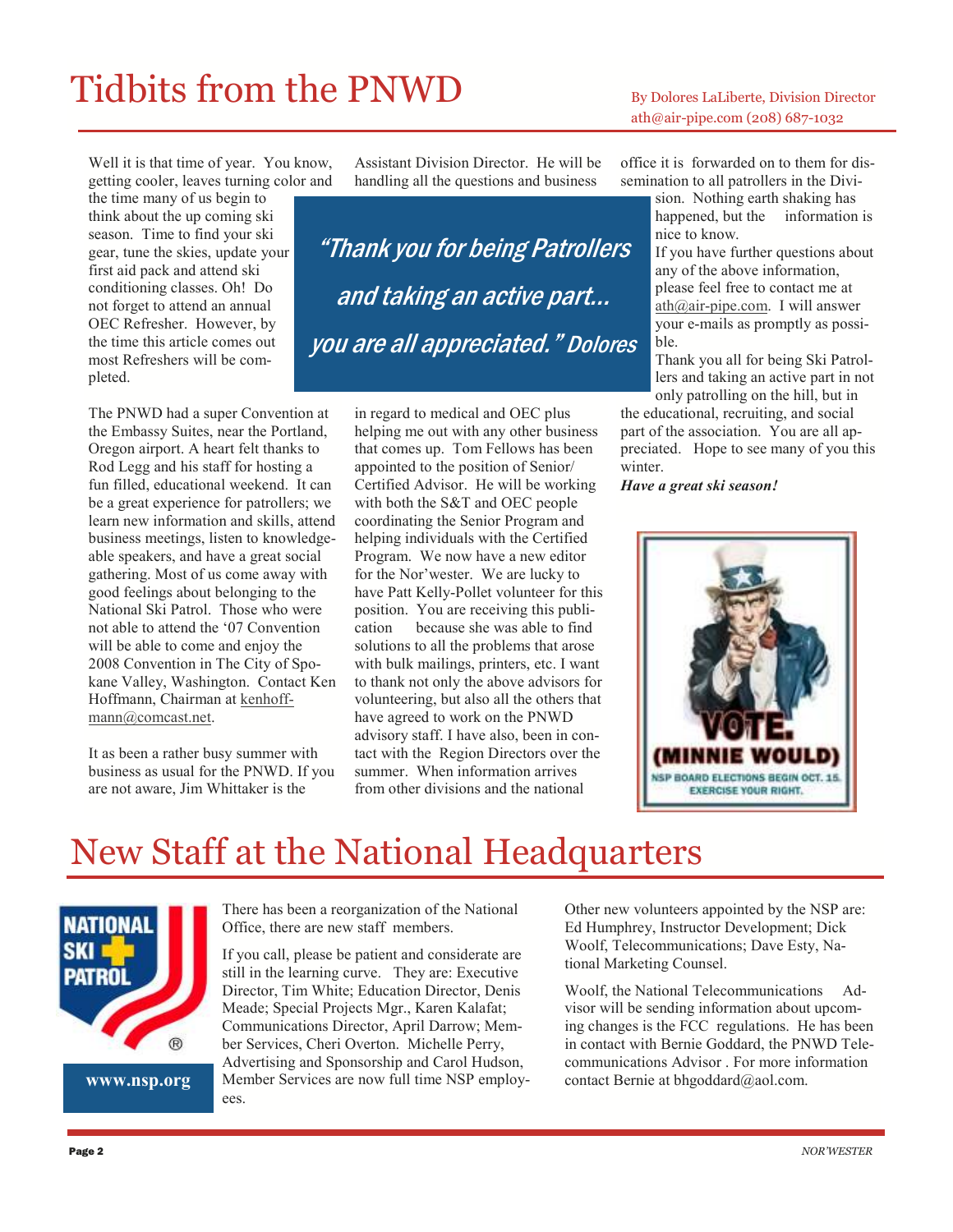# Approved 07-08 Budget By Rick DeBenedetto, Comptroller

I took over for Dolores LaLiberte as the new PNWD Comptroller in June of this year.

I changed accounting packages from Simply Peachtree ® to QuickBooks® with this fiscal year. I am in the process of consolidating all of our banking with US Bank and have negotiated favorable rates. I have included our year to date Profit & Loss Statement and our Balance Sheet along with our adopted budget from the August convention. If you have any questions, I can be reached at 509.328.5511 (days) and (509) 927.8846 (evenings). My email is Rick\_DeBenedetto@comcast.net. (continued on Page 4)

#### PNWD National Ski Patrol Profit & Loss Budget Overview

|                                   | Jun '07 - May 08 |
|-----------------------------------|------------------|
| Income                            |                  |
| Alumni Program                    | 1,660.00         |
| Convention Income                 | 1,000.00         |
| <b>Convention Profit</b>          | 1,000.00         |
| Interest                          | 2,000.00         |
| Registrations                     | 28,000.00        |
| Ski Flight                        | 1,000.00         |
| <b>Total Income</b>               | 34.660.00        |
| Expenses-Administrative           |                  |
| Administative Rosters             | $-300.00$        |
| Miscellaneous (Copies, Etc)       |                  |
| Controller                        | -50.00           |
| Director                          | $-20.00$         |
| Registrar                         | $-25.00$         |
| Secretary                         | -50.00           |
| Total Miscellaneous (Copies, Etc) | $-145.00$        |
| Office Equipment                  |                  |
| Controller                        | $-1,600.00$      |
| Total Office Equipment            | $-1,600.00$      |
| Office Supplies                   |                  |
| Controller                        | $-150.00$        |
| Registrar                         | $-25.00$         |
| Total Office Supplies             | $-175.00$        |
| Postage                           |                  |
| Controller                        | $-75.00$         |
| Director                          | $-50.00$         |
| Registrar                         | $-150.00$        |
| Secretary                         | $-10.00$         |
| Total Postage                     | $-285.00$        |
| Spring Meeting Expense            | $-600.00$        |
| Telephone                         |                  |
| Director                          | $-200.00$        |
| Total Telephone                   | $-200.00$        |
| Travel Fall Board Meeting         |                  |
| <b>Advisors</b>                   | $-6,400.00$      |
| Controller                        | $-600.00$        |
| Director                          | $-620.00$        |
| Legal                             | $-550.00$        |
| <b>RD Travel</b>                  | $-525.00$        |
| Registrar                         | $-600.00$        |
| Secretary                         | $-550.00$        |

| PNWD National Ski Patrol              | 2:53 PM           |
|---------------------------------------|-------------------|
| Profit & Loss                         | 39357             |
| June 1 through October 2, 2007        | <b>Cash Basis</b> |
|                                       | Jun 1 - Oct 2, 07 |
| Income                                |                   |
| Contributions/Gifts/Donations         |                   |
| United Way                            | 99.55             |
| Total Contributions/Gifts/Donations   | 99.55             |
| Gross Income Fundralsers              |                   |
| <b>OEC Training</b>                   |                   |
| Registration/Course                   | 1,480.00          |
| <b>Total OEC Training</b>             | 1,480.00          |
|                                       |                   |
| Other Fund Raising                    |                   |
| Alumni Programs                       | 1,660.00          |
| Convention                            | 5.00              |
| Nuts and Bolts                        | 791.00            |
| Ski Filght                            | 2,108.00          |
| <b>Total Other Fund Raising</b>       | 4,564.00          |
|                                       |                   |
| Total Gross Income Fundralsers        | 6,044.00          |
| Interest Earned                       | 1,128.74          |
| Registration/Dues                     | 195.00            |
| Total Income                          | 7.467.29          |
|                                       |                   |
| Expense                               |                   |
| Administrative Supplies/Expense       |                   |
| Coples                                | 22.26             |
| Office Supplys                        | 109.59            |
| Total Administrative Supplies/Expense | 131.85            |
| Conference/Convention/Meetings        |                   |
| Awards                                | 1,066.42          |
| Conference 2nd Fiscal Year            | 1,000.00          |
| Total Conference/Convention/Meetings  | 2.066.42          |
|                                       |                   |
| Equipment/Maintenance                 |                   |
| Office Equipment                      | 1,628.98          |
| Total Equipment/Maintenance           | 1,628.98          |
| Fundralsers                           |                   |
| Reconciliation Discrepancies          | $-531.40$         |
| United Way                            | 99.55             |
| <b>Total Fundralsers</b>              | $-431.85$         |
|                                       |                   |
| Insurance/Miscellaneous               | 128.00            |
| Postage                               | 735.95            |
| Printing/Publications                 |                   |
| NorWestor                             | 573.95            |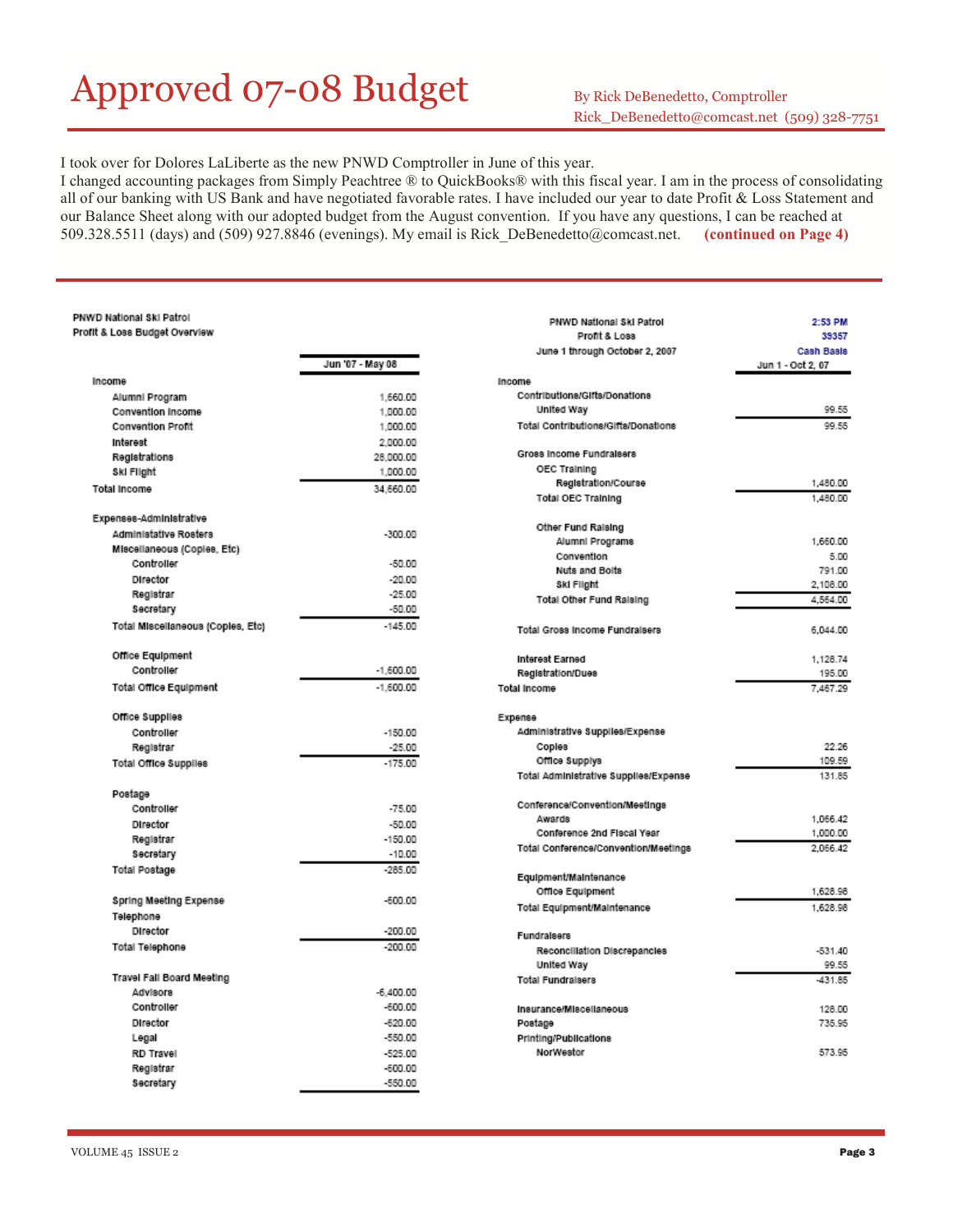# Thirty-Five Patrollers Head for Torino By Jack Melill, Ski Flight Advisor

The group will depart on Air France, then fly over the Pole to Paris and then on to Torino where we will stay in the Olympic center of Sesterie. This central location in the Milky Way Region allows access to ski runs of five areas and into France.

A planned meeting with the Italian Ski Patrol to compare techniques and organizational set-up has been organized during the week. A tour of the Olympic sites and city of Torino is also scheduled.

Late sign-ups should contact Ski Flight Advisor Jack Melill at jack.melill@Juno.com or call 425 313 4632 as soon as possible too be included in this years trip.

Mission Ridge followed by Bogus Basin

led the way in number of participants attending this year's Ski Symposium to

### **IT'S NOT TO LATE TO SIGN UP** CONTACT JACK jack.melill@juno.com

Europe. Registered persons are: Marvin Barham, Mission Ridge, Mary Borah, unaffiliated, Jennifer Burke, Bogus Basin, Noni Clark, Mission Ridge, Jerry and Jennifer Dahl, Crystal Mountain, Kelly Hays, unaffiliated, Dan and Georgia

# jack.melill@juno.com (425) 313-4632

Hensley Assistant Leaders, Mt Spokane, Jennifer Erwin, Alpental, Don Furlong, Alpental, Donald and Ruth Flannigan, Mission Ridge, Carol Fountain, Bogus Basin, Bill Hollowell, and Margaret Johnson, Summit at Snoqualimie-Central, Randy Harrison, Bogus Basin, Jerome Johnson, unaffiliated, Maria Karnowski, Bogus Basin, Jack and Donna Melill Group Advisors, Alpental, Rebecca Matylinski, Mission Ridge, Jon and Kathy Mathis, Mission Ridge, George and Marianne Makela, Mission Ridge, Jill Rinaldi, Silver Star, Gail (Pilger) Sanderson, Crystal Mountain, Mark Stephsen, Bogus Basin, Andrew Scott, Mission Ridge, Robert Schumzler, Mission Ridge and Gary and Janis Woolard, Hidden Valley, Mo. Illinois.



### Ski Flight Registration Form Torino, Italy

Yes! Register me for Ski Flight Torino 2008. Enclosed is my deposit of \$250. Reserve my space.

Name (as it appears on passport)

Address:

Email:

Roommates Name:

Signed: Date:

Questions, call Jack Melill (425) 313.4632

Mail: 25406 SE 138th, Issaquah, WA 98027

Photo at left, courtesy Jack Melill, Ski Flight

### Approved 07-08 Budget (Continued from Page 3)

| <b>PNWD National Ski Patrol</b> | 2:55 PM     |
|---------------------------------|-------------|
| <b>Balance Sheet</b>            | 39357       |
| As of October 2, 2007           | Cash Basis  |
|                                 | Oct 2, 07   |
| <b>ASSETS</b>                   |             |
| <b>Current Assets</b>           |             |
| Checking/Savings                |             |
| PNWD Checking US Bank           | 11.113.33   |
| OEC Checking US Bank            | 11,625.10   |
| Money Market US Bank            | 30.000.00   |
| CD US Bank                      | 60.000.00   |
| Total Checking/Savings          | 112.738.43  |
| <b>Total Current Assets</b>     | 112.738.43  |
| TOTAL ASSETS                    | 112.738.43  |
| <b>LIABILITIES &amp; EQUITY</b> |             |
| Equity                          |             |
| Opening Bal Equity              | 117.254.61  |
| Net Income                      | $-4.516.18$ |
| <b>Total Equity</b>             | 112.738.43  |
|                                 |             |
| TOTAL LIABILITIES & EQUITY      | 112.738.43  |
|                                 |             |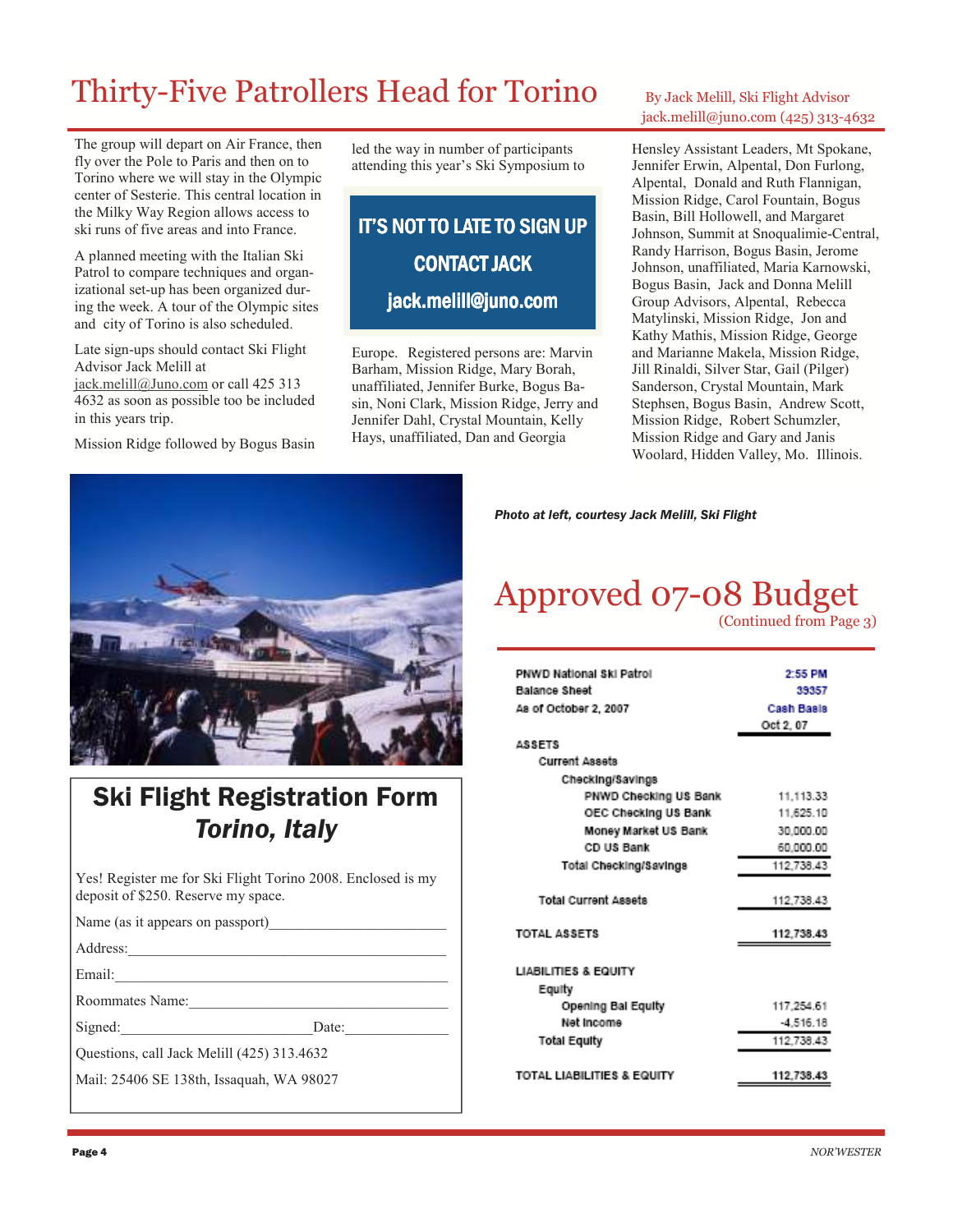# Registration Information Key By Lynn Coffey, Registrar,

CLSKIERS@comcast.net (425) 483-4091

We are getting the weather news from our local channels saying that the snow level is dropping in the mountains. There may be a hint of an early ski season. As we all get ready for the new 2007/2008 ski season, we are completing OEC, CPR and On-hill refreshers.

 As you attend some of the refreshers your Patrol Representatives and their Registrar of the patrol are gathering information and money from you. There is a lot of paper work for them to accomplish. If you have updated your Patroller status or training during the past year, verify this with your Patrol Representative or Registrar so they may submit the proper registration forms. Please make sure if your ad-

dress and/or email address has changed that you update it with your Patrol Representative or Registrar. With out this critical information you will not get the updates from National, the Nor'wester or your copy of Ski Patrol Magazine.

I want to take this time to wish all of you all a Happy Thanksgiving, a very Merry Christmas and a great winter of patrolling.

Be safe out there!



DIVISION REGISTRATION **DEADLINE** DECEMBER 01, 2007

# New Avalanche Instructor's Manual By Eric Geisler, Avalanche Advisor

Many of us have already experienced the first snow of the season. For most of us it brings joy but to the avalanche community it may also signal the start of another winter of tracking snow and its ever changing stability.

Change is also coming to our avalanche world in the form of a new Avalanche Instructors Manual (AIM). Advisors from across the country have been working feverishly to get the final edits done in time for this season. The emphasis has remained to keep the course content compatible with the American Avalanche Association (AAA) Guidelines. NSP will continue to require an organized rescue module in addition to the AAA suggested curriculum. However, for non-NSP courses this module may be omitted. There has also been considerable discussion on how to bridge other courses over to NSP for credit. The rescue module will be one key element in accomplishing this.

There is a new text, "Powerguide: Managing Avalanche Risk", which replaces "Avalanche Safety for Skiers and Climbers". It is available through the NSP catalog although it can also be ordered in quantity from Alpen Books at a substantial savings.

When teaching an avalanche course, the CD, "A Dozen More Turns", makes an excellent opening and is especially great when examining the human factors involved. It is available from Friends of the Gallatin National Forest Avalanche Center

(www.mtavalanche.com) for a shipping fee around \$6.00. I also have several copies which I will be sending out to the Region Advisors.

As your new Division Avalanche Advisor I would like to hear your comments on the program, its delivery, and its direction. I would like your input on whether the Division website would be a good place to post information on up coming events of this type. If so would the avalanche instructors are willing to keep it

ericgeisler@yahoo.com (509) 220-4712

current? How would patrols and instructors feel about setting a course fee (\$10 for Avalanche Fundamentals/Avalanche I and \$25 for Avalanche II) with the

Mark your calendar! International Snow Science Workshops (ISSW) Whistler Mountain October 2008.

money going towards program improvement such as teaching aids, guest speakers for Division or other meetings, and/or National Avalanche School scholarships? Another area I'd like to hear

from all of you about is whether each person in a Level II course wears a beacon each field day of the course. How many do not own a beacon? Does each Level II participant own a snow study kit? Should such a kit be part of the course? Should we set a kit standard? Lots of room for thought and input here!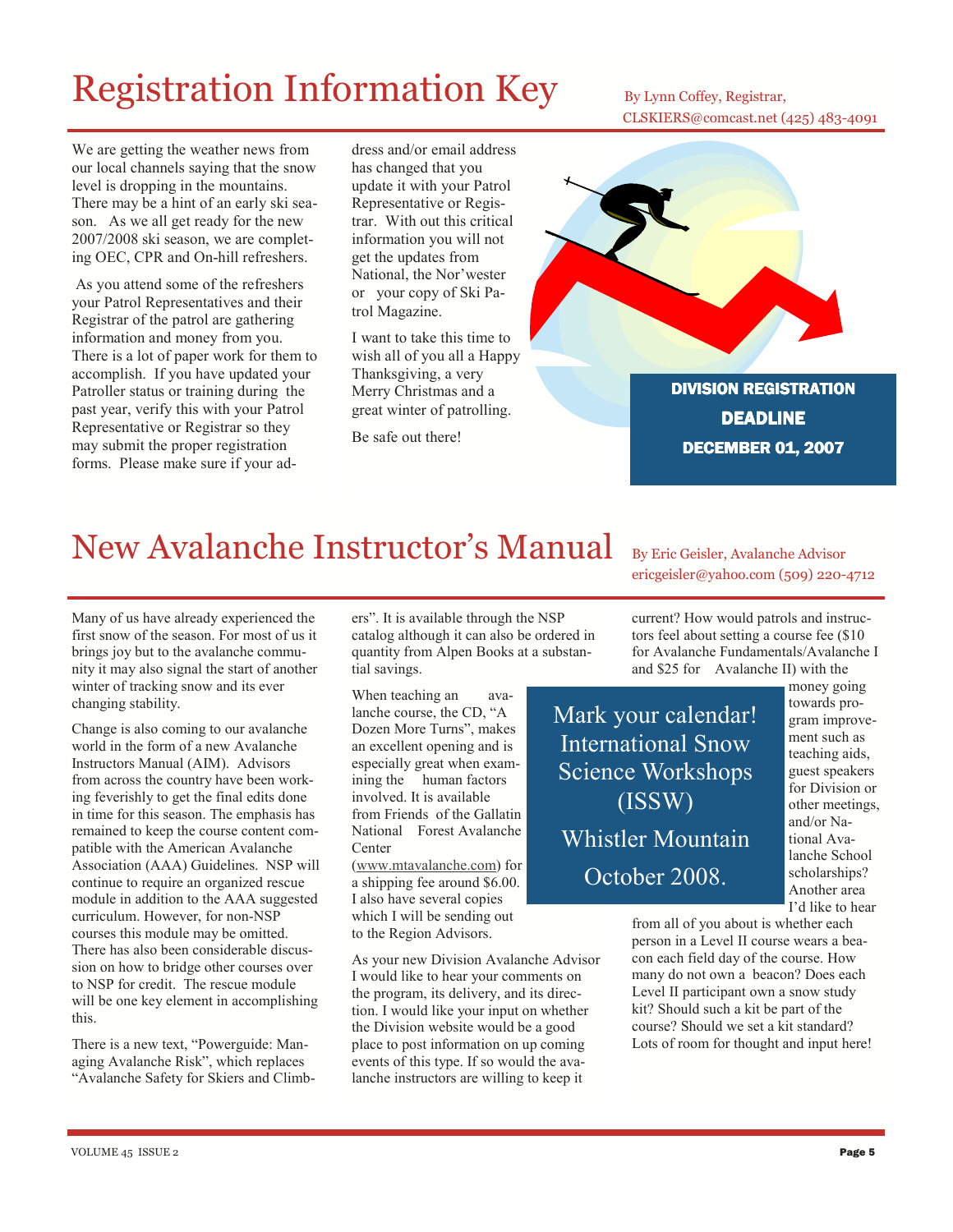# What's New on the Ski Slopes! By Scott Kaden, PNSAA Director

With a promising winter weather forecast, and snow already falling in the mountains, ski area operators are working hard to complete chairlift installations, ski trail projects, and base area enhancements. The region's ski area operators are putting the customary, finishing touches on guest programs, as well as the routine improvements to buildings, lifts, parking lots, and access roads. Larger resort improvement projects are summarized below. For additional detail on these improvements, call the PNSAA office or the mountain directly.

IDAHO Brundage Mountain Resort invested \$3.1 million in the construction of two, triple chairlifts – the Bear Chair and the Lakeview Lift. This tandem of chairlifts boosts the resort's uphill lift capacity (from 3,100 people per hour to 6,700 people per hour), serves 160 acres of new terrain of the south side of Brundage Mountain, and improves lift service to the low-angle terrain of Bear Knob. Lookout Pass installed the North Star Chairlift, which provides access to six new trails (three rated expert and three rated intermediate). The recent additions of the North Star and Timber Wolf chairlifts have tripled the size of Lookout Pass since 2003. Schweitzer Mountain Resort invested more than \$10 million to prepare its facility for 2007-2008. Two new chairlifts – the Basin Express and the Lakeview Triple – have replaced Chair One and improved lift access to the South Bowl's expert terrain, the resort's freestyle terrain, and the popular Midway Trail. To improve its accommodation of groups, Schweitzer Village now features the Cirque Group Welcome Center. Schweitzer Mountain also will sport an additional \$2 million in snowmaking and snow surface grooming equipment. Silver Mountain Resort gladed much of the terrain in the Chair 2 Basin, invested millions of dollars in Phase II of the now open Morning Star Lodge, and is making final preparations for the early 2008 opening of Silver Rapids – the resort's year-round, indoor waterpark. Silver Mountain also refurbished Chair 4 and installed a 6th lane to its snow tubing park. This winter, Tamarack Resort will build and maintain to Olympic specifications the Hells Canyon SuperPipe (22-foot high walls). Tamarack Resort also added two, new alpine ski trails and acquired the license to run its own snowmobiling operation – 350 miles of groomed trails in



### PACIFIC NORTHWEST SKI AREAS ASSOCIATION

the Payette River Mountains and expansive backcountry terrain to explore in the Boise and Payette national forests.

OREGON Mt. Bachelor completed an extensive grading project where the Getback Trail merges with Chipper to improve the return to West Village. In addition, recontouring of the top portion of the Slopestyle Arena will provide more consistent grades and improved jump placement. Mt. Hood Meadows Ski Resort constructed a new Patrol Headquarters Building near the top of South Canyon. The two-story, 1,240-square foot structure is the resort's first LEED-certified building. Mt. Hood Meadows also remodeled the North Lodge – to create more attractive and welcoming restrooms on the first floor – and refurbished the Yellow Chair (new drive and bail-style chairs). Timberline Ski Area installed the Jeff Flood Still Creek Basin Chairlift, which serves eight, new trails in Still Creek Basin. This high-speed quad provides lift access to approximately 220 acres of new terrain and is Mt. Hood's longest chairlift (6,700 feet).

WASHINGTON With the installation of the Sunrise Quad and development of Sunrise Basin's 12 alpine ski trails complete, 49° North spent the summer designing six, new alpine trails and several gladed descents in the terrain west of Chair 4. The resort will build the Angel Peak trails and glades next summer. Crystal Mountain installed the Northway Chairlift, which increases the ski area's uphill lift capacity to 20,310 people per hour. The Northway Chairlift provides access to approximately 1,000 acres of skiable terrain, adding yet another facet of skiing to the resort's 2,300 acres of lift-served terrain. Mt. Spokane Ski & Snowboard Park doubled the capacity of its tubing hill with the addition of several new lanes and tubes. Mt. Spokane purchased a Prinoth BR350 Sherpa to ensure professionally cut

# (541) 386-9600

halfpipes and terrain park features. The winch-equipped grooming vehicle will help with other grooming tasks as well, including the preparation of race venues.

ALASKA Alyeska Resort invested more than \$4.5 million in on-mountain improvements, including snowmaking coverage that blankets trails from the upper tram

terminal to the base of the mountain (ensuring an opening of the entire mountain by the Thanksgiving holiday). Extensive trail reconstruction in the upper mountain will improve the trail performance of Weir, Von Imhof, Denali, and Waterfall. Magic Carpet Ski Lifts moving carpets were added to improve the beginner guest experience at both the hotel and the resort. The guest rooms of The Hotel Alyeska also received a \$3.5 million upgrade.

### MONTANA Whitefish Mountain

Resort invested \$7.1 million in the resort's lift network – purchasing a highspeed, quad chairlift to replace the Glacier Chaser Chairlift and installing another high-speed, quad chairlift that upgrades, extends, and re-aligns the Swift Creek lift. The resort also spent \$10.7 million on the construction of The Base Lodge – a 35,000-square foot lodge situated near the bottom of Chair 6. A new Professional Services Building sits immediately adjacent to The Base Lodge, housing the Ski and Snowboard School, Ski Patrol Headquarters, and a state-ofthe-art clinic. Whitefish Mountain Resort tripled the snowmaking capacity of the Fishbowl Terrain Park and Superpipe and committed additional resources to enable the resort to open the Fishbowl in time for the Christmas holiday. The resort also will expand the features of the Fishbowl Terrain Park, ensuring a progression of park features appropriate for all rider abilities.

Several Pacific Northwest ski areas are waiting for USDA Forest Service approvals to move forward with additional, on-mountain investments. For more information on these proposed facility enhancements, contact the PNSAA office at (541) 386-9600.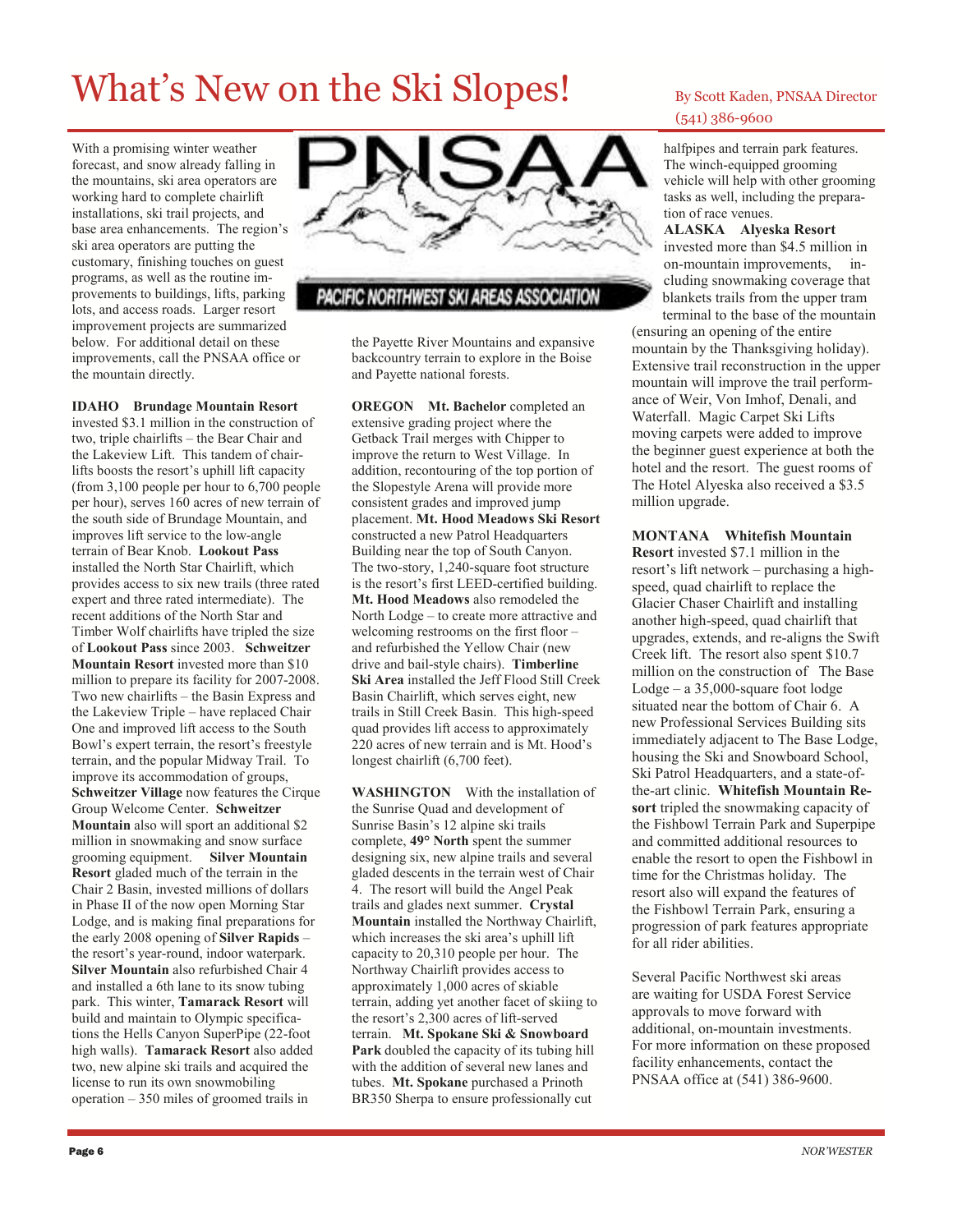# Crystal Mt. Improvements (continued from Page 6)



**Crystal Mountain installed** the Northway Chairlift, which increases the ski area's uphill lift capacity to 20,310 people per hour. The Northway Chairlift provides access to approximately 1,000 acres of skiable terrain, adding yet another facet of skiing to the resort's 2,300 acres of lift-served terrain.

Photos courtesy of Tiana Enger, Crystal Mountain



# National Focus on Retention & Recruitment

The National Board of Directors formed a committee to deal with Retention and Recruitment issues. The committee is chaired by Tom Horak from the Central Division. I believe that a list of questions was sent to patrollers for their consideration. However, I will include them in this article for your convenience. Please take an active role by reading, answering and sending them to Mr. Horak at Thomas@train2ski.us.

It is my opinion that patrollers want to feel appreciated and treated with respect. Individuals who feel

appreciated are more willing to make an effort for those who make them feel valued.

Dolores LaLiberte Region Director

### Survey Says:

- Do you agree that the Retention/Recruitment responsibility sits at the PD level.
- What do you recommend we do to address this issue?
- Does a PD101 course, or some other form of PD Training exist and if not do you think it should?
- What are the most significant reasons that Patrollers leave the NSP or your patrol?
- What do you think we can do to address the attrition issue?
- It is determined we need to elevate the way we treat auxiliaries. What do you think we can do to address that issue?
- What methods are used by your patrol to recruit candidates?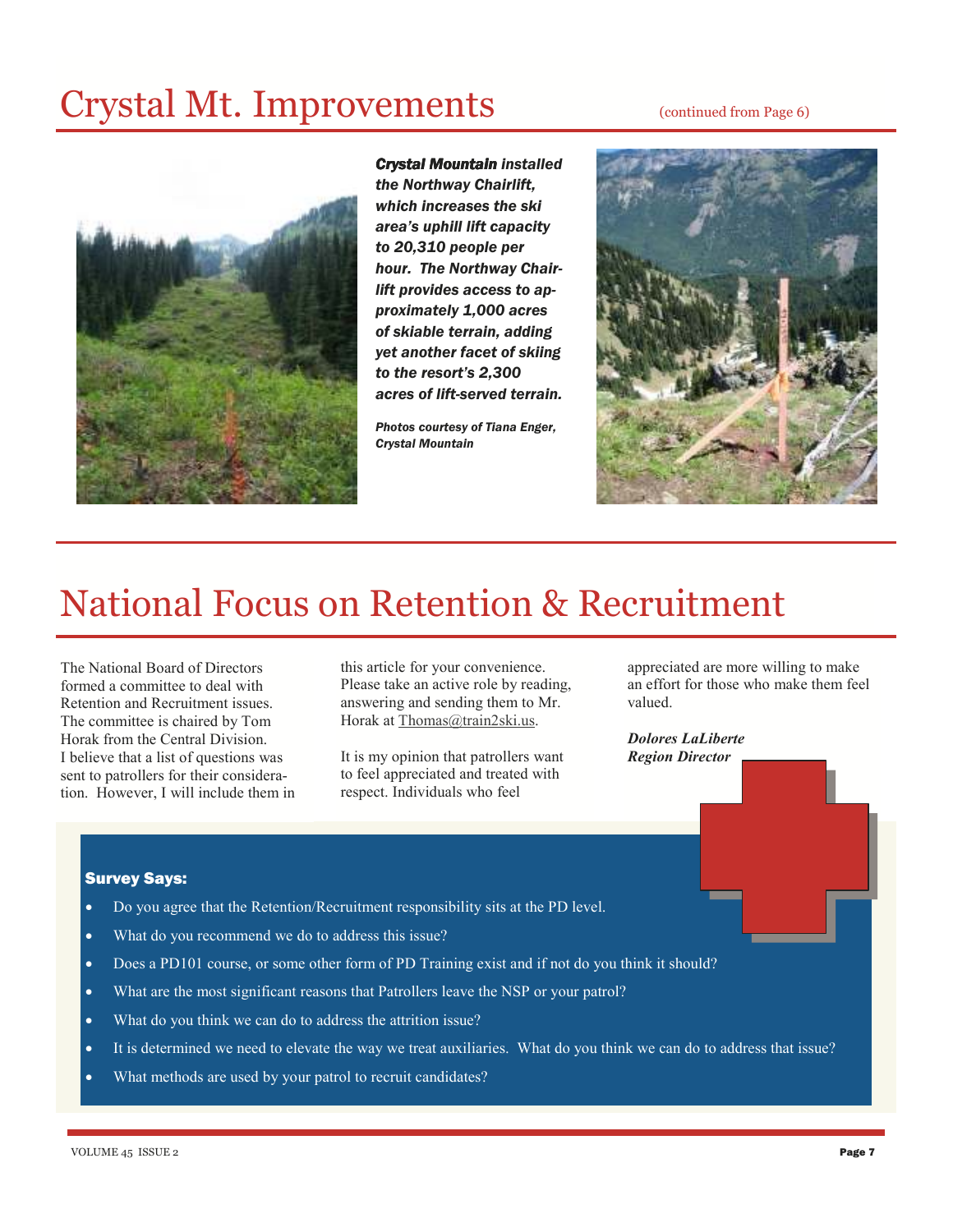# Southern Idaho Region By David Ulrich, Region Director

Greeting from Southern Idaho. We have all ready had snow at some of the area's the last weekend in September so winter is just around the corner and time for another Ski Season to begin. Three area's have already completed their Refreshers for this upcoming season and the rest are around the corner, I attended one with a great job done by the Instructors. For those Instructors helping to put on the Refreshers a Big Thank You from NSP, Division and the Region for your time and dedication to the program. Below is a list of those Refreshers yet to come, if you have not attended a refresher yet please make sure you get to one of these. Payette Lakes - Nov. 3/4 - Brundage, Pomerelle - Oct. 21 On Hill - Nov 4 Dorshack Grade School, Burley, Soldier Mountain - Nov. 10 - CSI Round Building, Gooding - Nov. 11 On Hill, Ferguson Ridge - Dec 2 - Ferguson Ridge Ski Area.

 Recruitment - Candidate Classes are in progress or in the planning stages at many of our area's. See where and what you can do to help, if you know someone that is interested in becoming a Patroller or has even talked about it get their name or have them call your Patrol Director. Senior Clinic's are Scheduled for Anthony Lakes - January 12, 2008 and Brundage Mountain February 9, 2008 with Senior Applications and Senior Scenario's due to Andy Youngblood by January 16, 2008. Remember if you are or want to go for Senior Patrol Status please get with your Senior Trainer at your Patrol. The Eddie Orbea Senior

Evaluation will be Hosted by Bogus Basin on March 8/9, 2008.

Being an OEC IT is a job not a merit badge. They are recommended by region and approved by PNWD and NSP as needed. If not needed or active as an IT you will not be reappointed. As an IT you are responsible for the quality of the program. You make sure that the standards of NSP are being followed. As an IT you will need to travel outside of your own patrol. You will be asked to IT at least one of the following each year at another patrol or at the patrol level; refresher, OEC written test, OEC on hill tests. You might be asked to help at the Senior Evaluation also. You are a Region resource.

 Southern Idaho Nordic and Bogus Basin Ski Patrol will be needing a lot of help the next couple of years. Bogus Basin will be hosting the National Special Olympics in 2008. They are expecting about 4000 people. Then in 2009 Bogus Basin will be hosting the Special Olympics World Games with an expected 12,000 people. What a way to promote the Southern Idaho Patrol's and Ski Patrolling in general. The dates for the 2008 Invitational Games are February 25 through 28. Then in 2009 the World Games on February 6-13. Information seems to change from time to time due to the varying logistics and other challenges that come up. It would be best for everyone to check out the special Olympics website at www.2009worldgames.org for current information. Please contact

# dulrich@imftech.com

### Randy through the website

www.nordicskipatrol.org or his e-mail address a360guy4u@juno.com. Alpine patrollers can make contact through www.bbsp.org. Although they are raising their Nordic patrol member numbers from 9 to 33, they do need extra help. Being part of the Special Olympics is very satisfying. Please join Bogus Basin and the Southern Idaho Nordic's with any and all the help you can give. They will have specialized training coming in November, December and January to help patrollers become more familiar with being of service to these special needs. Each class is open to all patrollers, if interested contact Randy.

 There are already two Toboggan Clinic's scheduled: January 26,2008 - Toboggan Clinic at Soldier Mountain contact Terry Ruby and January 26, 2008 - Women's Toboggan Clinic at Soldier Mountain contact Heather Van Houten.

The Fall Region Meeting is in Jackpot, Nevada - October 13, 2007 Hosted by Soldier Mountain Ski Patrol. Contact is Tom Baldwin at waterrat@bigplanet.com for details. Soldier Mountain promises it to be a good time and come be involved in shaping the future of your Region.

If any Patroller in the Region has a issue or question on anything please feel free to contact me via email. or call me at (801-369-2731). Thank you for letting me be your RD.

#### Let it Snow !

# New PNWD Nordic Advisor By Joseph Calbreath

As the new Nordic Advisor for the Division, I'm just getting myself organized. I haven't had a chance to set up any clinics except in my home Oregon Region. We have a Nordic Ski and Toboggan clinic scheduled at Hoodoo Ski Area, January 12&13th. Contact: Steve Oder 541-758-3008/ sjo@proaxis.com. This is a chance to

upgrade your skills at the Senior level. The clinic runs both Sat. and Sun. and there is space in the old lodge to spend the night. Sat. dinner and Sun. breakfast will be provided by the Oregon Region. My hope is to help other regions set up and run similar clinics on an annual basis like we have here in the Oregon Region. These clinics will give Nordic

calfam3@comcast.net (541) 954-9998

Senior candidates an opportunity to train and 'mock test' for their senior Nordic S & T requirements.

I will be making contact with all the Region Nordic Advisors this season to talk about setting up clinics in their area. I invite all Nordic Senior candidates and Advisors to attend our clinic in January.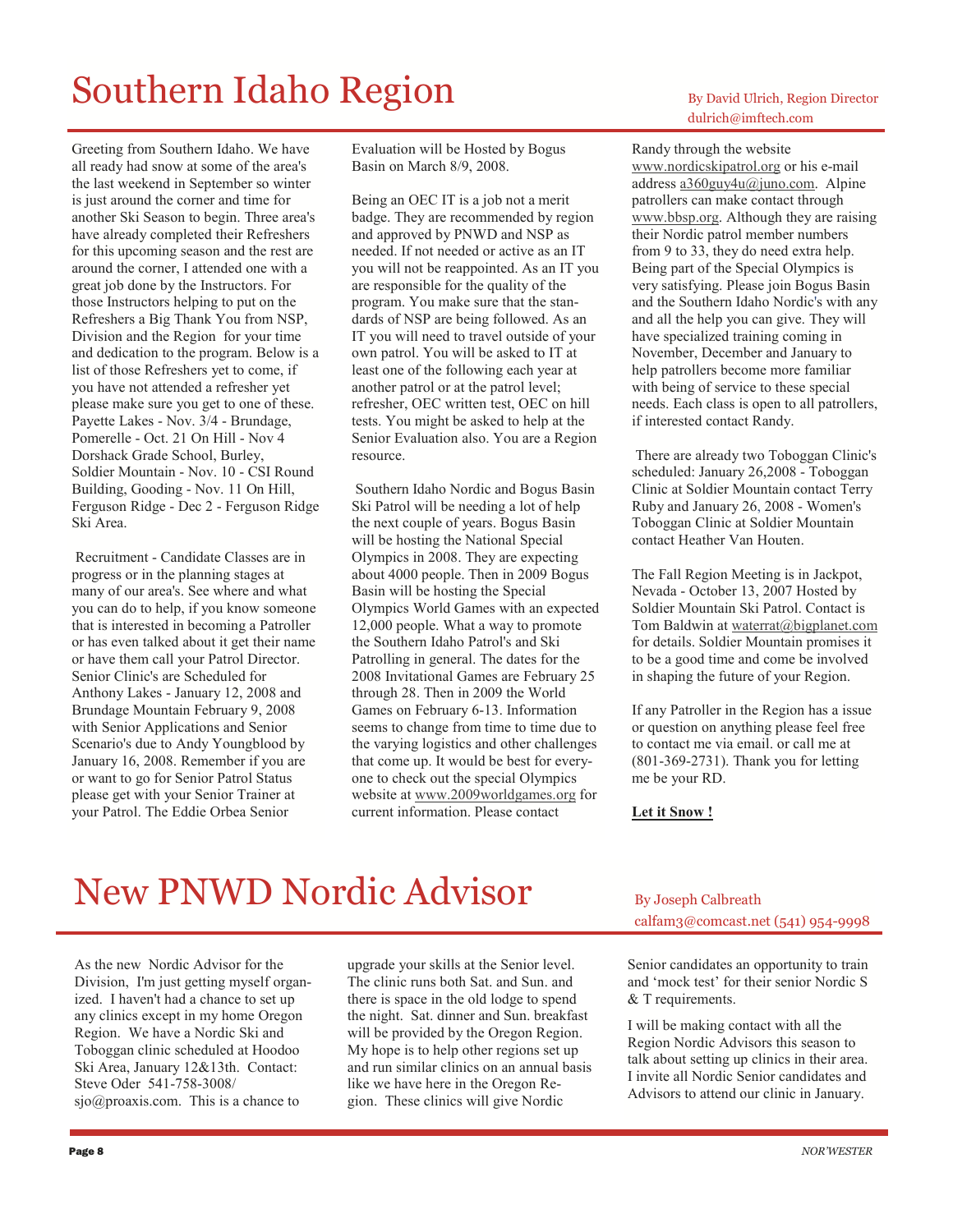# Northwest Region By Liz Dodge, Region Director

It's early October and as I write this the news just reported that Mt Baker got 16 inches of snow last night. The season is not far off.

The NW Region is a busy place this fall, with a full season of training and change ahead of us.

There are changes in the wind. First I'd like to introduce our newest patrol directors: Cascade Backcountry – Erik Hagstrom, Crystal Mt – Peter Schwartz, Hurricane Ridge – Mimi Tiderman, Summit East – Jay Magruder, and Summit West – Lyle Sheen. These individuals bring strength, guidance, and value to their patrols.

The Crystal Mt volunteer patrol is undergoing reorganization and staff changes at the request of their area management. While these include a significant reduction in the number of volunteer patrollers (about 40%) the patrol is handling it with grace, professionalism, and will be successful in continuing to show their strength and value to the organization.

The Summit at Snoqualmie has had a change in operational management from Booth Creek Inc. to Boyne USA, but the area owner still remains CNL Properties. No big changes are expected this season. If you've heard rumors that Crystal Mt bought or has otherwise taken over the operations of the Summit at Snoqualmie, these are not true. What is true is that Boyne USA operates the Summit at Snoqualmie and also owns and operates Crystal Mt.



Our regional program advisors and patrol level trainers are not sitting back slacking by any means, they are conducting and planning many training opportunities for this season. The region hosted CPR/ AED refreshers have started and to date over 200 patrollers have been refreshed/ recertified. OEC refreshers are in full swing, and look to be well planned quality events. (Page 10 for calendar)

# dodger@ix.netcom.com (206) 542-9160

Our region website is continuing to improve and evolve at **www.nwr-nsp.org**; go take a look.

If you have any problems contacting directors or program advisors please let me know and I'll gladly assist you.

United Way – Most of us are very aware of the annual United Way fundraising campaign. You may or may not be aware that you can designate the agency / organization to which you want your donation to go. Did you know that our Ski Patrols are a recognized United Way Agency? So if you are so inclined, you can designate your donation to your patrol, region or division, and your donation will be sent to your designee. Please indicate the Patrols name and the United Way program/agency number 12396 on your donation form.

Any Patrollers in the Region who have a questions, concerns, or ideas that they would like to discuss should contact me via email at dodger@ix.netcom.com or phone at 206-542-9160.

I'm looking forward to lots of white fluffy snow this winter with great programs and camaraderie.

Think Snow!

'Alumni vs. Active Status

Patrolling-

What's right for you?

# New PNWD Alumni Advisor By Josie Elting

Many long term patrollers and their respective patrols eventually reach the crossroad where the patroller's active contribution is increasingly challenged by the realities of other commitments or the aging process.

For the many ways the reality may manifest itself, there may be an equal number of accommodations created by willing patrollers and patrols that want to retain skills and friends within the patrol family. As a way for dealing with evolving patroller careers, patrols and patrol boards are urged to incorporate the Alumni path into their personnel development structure and policies.

Alumni registered members pay National dues of \$27 to retain an NSP ID number, and continue to receive national publications. Alumni may, at no cost, attend annual refreshers to maintain OEC, CPR, and Instructor certifi-

cations. Alumni may continue to hold local patrol, Region, and Division offices; continue instructing; and may be registered with their local patrol on the patrol's secondary roster.

So what is the real difference? For an Alumni member to continue to be affiliated with a patrol and registered on the secondary roster, the arrangement must be signed off by the PD. Other benefits such as ski passes continue to be a prerogative of management and patrol

agreements. All parties understand that the Alumni has withdrawn from being an imaginejosie@yahoo.com (514) 342-1105

> active Alpine, Auxiliary or Nordic patroller. The alumni member is not required to meet a minimum number of duty hours or days.

For the PD and the Boards of local patrols , the Alumni are a terrific resource for teaching and

assisting with patrol events. Their significant contributions add the richness of history, lore and education about NSP.

Lane Hoxworth Oregon Region Alumni Advisor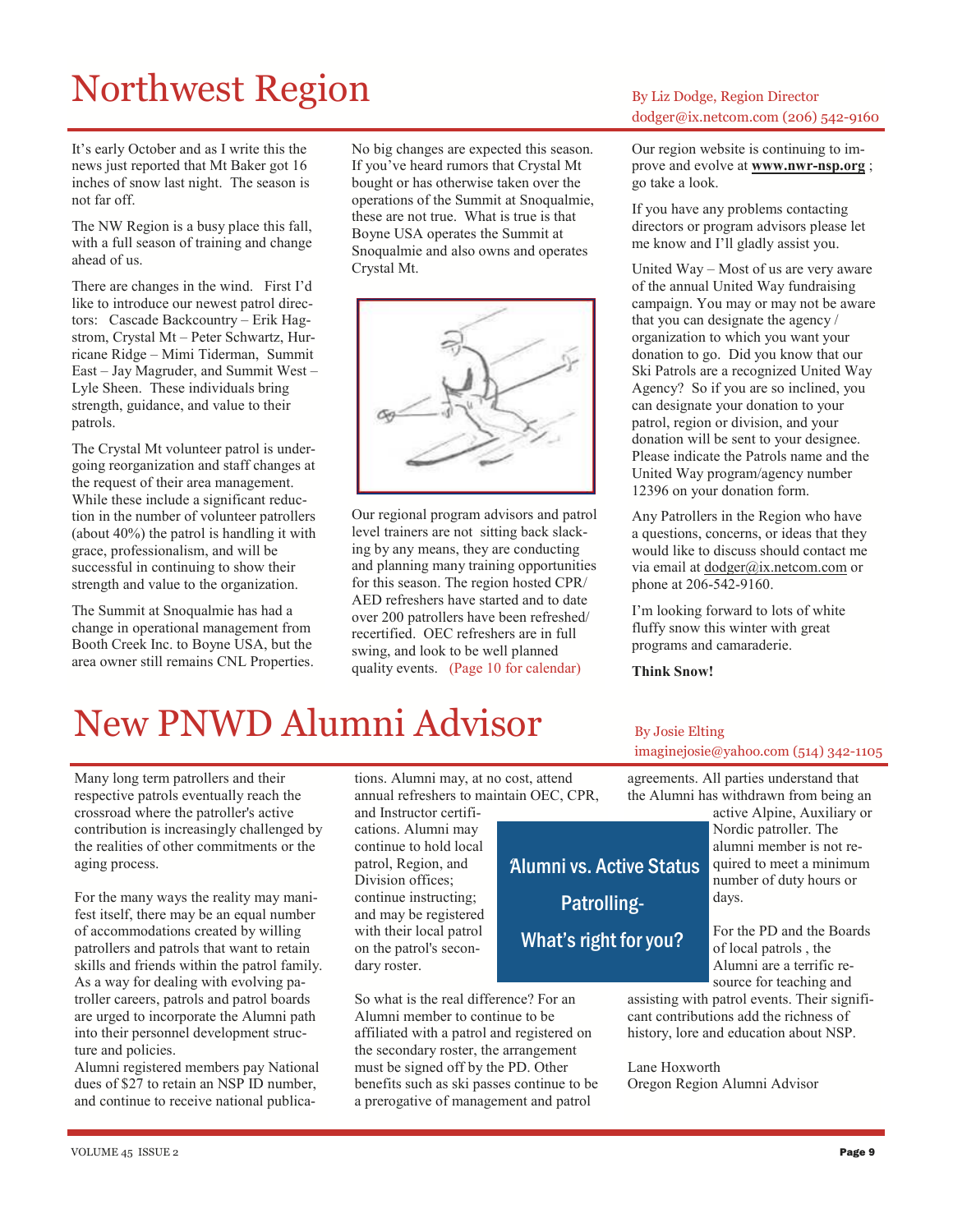# Northwest Region Awards and Event Calendar

At the Region Awards Banquet last spring active and alumni patrollers from across the region gathered to reflect on the past season, acknowledge the accomplishments and honor award recipients.

New Alpine Senior Patrollers Jack Brooks, Alex Kiwerski, and Tammy Ross, Summit Central; Tom Brown, Summit East; Ron Lewis, White Pass; Jennifer Olson-Wynkoop and Lorraine Phillips, Crystal Mt:

Region Outstanding Patroller Awards Alpine – Steve Ferkovich, Crystal Nordic – Frank Rossi, Summit East Auxiliary – Dan Stockinger, Crystal

Outstanding Instructor Awards: OEC Instructor – Liz Dodge, Summit Central; MTR Instructor – Dick Willy, Cascade Backcountry; Avalanche Instructor – Frank Rossi, Summit East; Alpine Toboggan Instructor – Noel Gilbrough, Crystal; Overall Outstanding Instructor – Liz Dodge

Other Outstanding Awards Patrol Director – Walt Langkait, Summit East; Administrator – Mike Graves OEC Large Alpine Patrol - Summit East

Alex Kartes Memorial (Patrol Outstanding Training) Summit Central Robert Miller Memorial (Service) Frank Rossi, Summit East; Robert Bauermeister Memorial (Administrative) Bob Larsen, Summit East;

Angel Pins were presented to spouses Anne Turner, (Perry); Tammy Kiwerski, (Alex); Melody Frans, (Skip); Sandy Haydock, (Brad); Carl Ross, (Tammy)

The region also honored three individuals for many years of patrolling service. Steve Ferkovich, Crystal Mt – 50 years Bob Larsen, Summit East – 50 years Harold Heacock, White Pass – 60 years Each was given a beautiful Rosewood and Glass Clock to represent their time and commitment.

National Appointments were presented to the following patrollers.

 10582 Tom Miner\*, Summit Central 10584 Michael Graves, Summit Central 10586 Tim Heffron, Summit Central 10588 Dick Willy, Cascade BC 10600 Leisa Garrett\*, Summit East 10602 Jay MaGruder, Summit East \* Presented after the region banquet.

Congratulations to All!!

### 2007-08 Calendar

#### **October**

 $17, 19<sup>th</sup>$  – Instructor Development Course  $20<sup>th</sup>$  – OEC Ref – Summit Patrols, Alp  $27<sup>th</sup>$  – OEC Refresher – Mt Baker  $27<sup>th</sup>$  – On Hill Refresher – Summit West

#### November

 $3<sup>rd</sup>$  – On Hill Ref. – Alpental (Full day) 3-4<sup>th</sup> – Ski Swap - White Pass Ski Patrol 4 th – OEC Ref – Summit Patrols, Alp  $10^{th}$  – OEC Ref – Crystal Mt., at Crystal  $10^{th}$  – Avalanche Level I White Pass  $10-11^{th}$  – Avalanche Level II White Pass  $11<sup>th</sup>$  – On Hill Ref. – Summit Central  $13<sup>th</sup>$  – Region Board and Awards Mtgs  $17-18^{th}$  – Avalanche Level II Summit Central

#### December

4,11– Avalanche Level I, Summit East  $11<sup>th</sup>$  – Region Awards Committee Mtg 15<sup>th</sup> Division S&T Calibration Clinic,

 (Region Advisors and RD's only) 15th – Field Trip - Avalanche Level I course, Summit East (Crm Dec 4, 11)

### January 2008

5-6<sup>th</sup> Avalanche Level 1 – Mt Baker 8<sup>th</sup> – Region Board and Awards Mtgs 8 th – Deadline for Senior Prg Applications  $12^{th}$ ,  $26-27^{th}$  - Avy Level II White Pass  $12<sup>th</sup>$  – Region Alpine S&T Evaluator Calibration Clinic, TBA

22, 23rd – Avalanche Level I – Alpental

 $26^{th}$  – FTrip - Avalanche Level I White Pass

### February

TBA – Region Nordic S&T Training, 2 nd – Region Sr. Alp S&T Training Clinic 2-3rd – FTrip - Avalanche Level I Alpental

9<sup>th</sup> – Sr. EMM Evaluator Calibration Clinic,

9<sup>th</sup> – Sr. EMM Candidate Training Clinic, Written and new Scenarios due.

 $12<sup>th</sup>$  – Region Awards Meeting

16th – Division Women's Only S&T Training

Clinic, Summit East

16th – Region TES/SES, Loc: TBA

23rd – Avalanche Level I course, Summit

Central (Field Trip Feb 24<sup>th</sup>)

- 23rd Senior Alpine S&T Student Training Clinic, Loc: TBA
- TBA Senior Nordic Program Finals

### March

1-2nd – Senior Program Finals, NW Region, Loc: Alpental (EMM / Alp S&T) TBA – Senior Program – Aid Room Management Module  $11<sup>th</sup>$  – Region Board and Awards Mtgs

# PNWD Directory Changes & Updates

The pink division administrative roster (2007-08) which was published and distributed in August needs changes and /or updates:

### Page 3

Publications—Nor'Wester Patt Kelly-Pollet P.O. Box 30493 Spokane, WA 99223 260-417-3652 Patt.kelly.pollet@gmail.com

Page 14/15- Northwest Region

Gary Rehberg-Awards 4930 Coronado Lane Bellingham, WA 98226 Cell: 425-770-6643 garyehberg@comcast.net

Mt. Travel and Rescue Dick last name should be: Willy Home: 205-772-1228

Page 17 Cascade Backcountry S. Erik Hagstrom

23515 82<sup>nd</sup> Ave. S.E. Woodinville, WA 98072 Home: 425-481-2196 Work: 425-369-2754 erikhagstrom@earthlink.net

### Page 27– Paid Patrol Directors

North Cascade Heli Skiing Jerry Laverty P.O. Box 918 Winthrop, WA 98862 Home: 509-996-3299 poidog@mymethow.com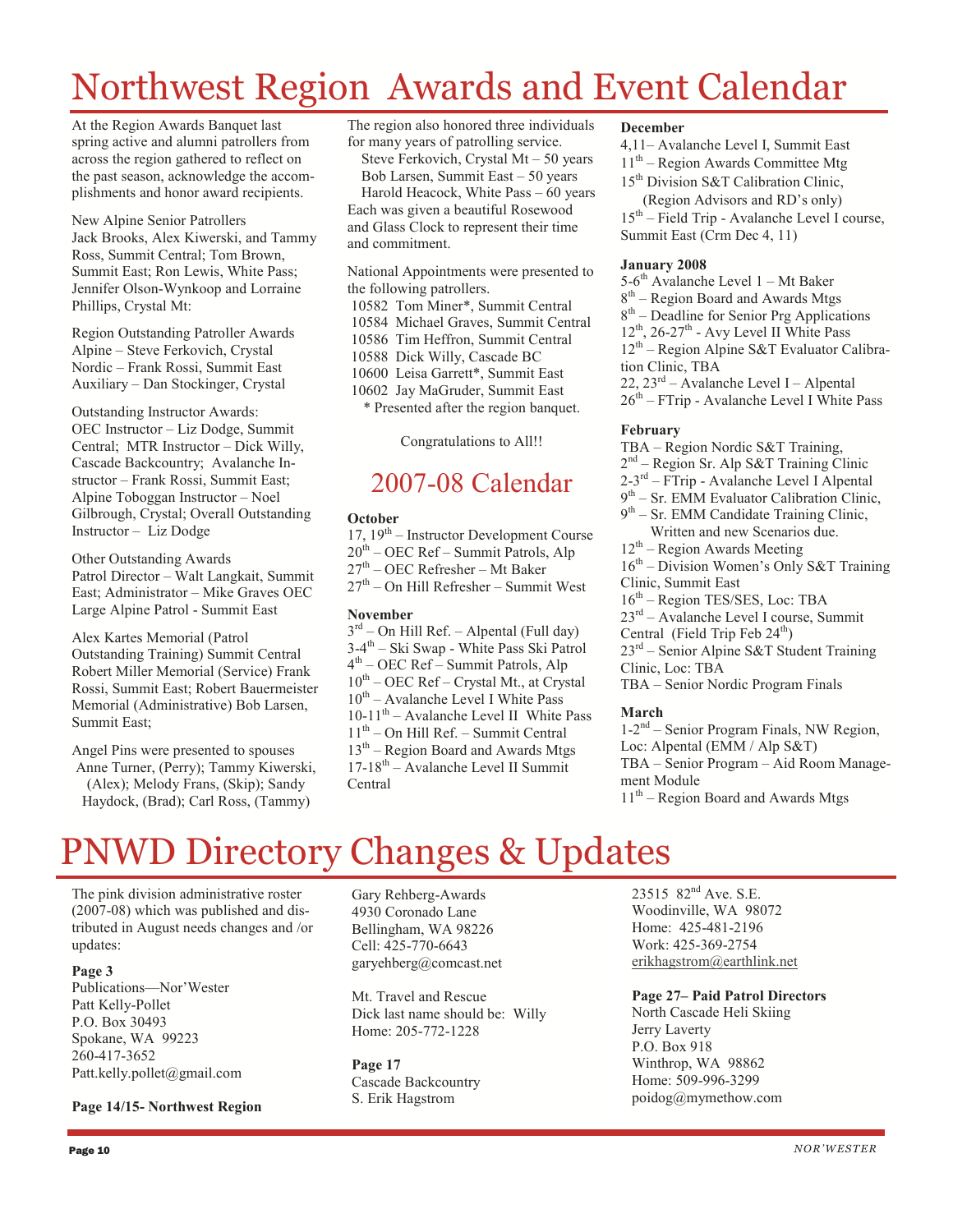# Oregon Region  $\log_{10}$

The summer was filled with great warm weather, friends, family and a wonderful PNWD Convention in Portland put on by Mt Hood. Thanks Mt Hood for all your hard work. The Oregon Region also hosted a successful OEC Conference in Eugene on September  $16<sup>th</sup>$  -- many thanks to the Oregon Region OEC Advisors, Janie SanRomani and Anne Greenwood for all their planning efforts.

### Congratulations are in order to the Oregon Region 2006-2007 Outstanding Award Recipients:

Outstanding Instructor: Joseph Calbreath from Willamette Backcountry Ski Patrol

Outstanding Professional Patroller: Steve Walters from Mt Ashland

Outstanding Large Patrol: Santiam Pass Ski Patrol

Outstanding Alpine Patroller: Steve Northrop, Willamette Pass

Outstanding Auxiliary: Monica Hull, Willamette Pass

The Oregon Region began its preparation for the season with its Annual Meeting in Eugene at the Rescue Training Office on September 30<sup>th</sup>. Many thanks to Rescue Training, Cory Miner and Jenni Gay for providing everything

we need for a great place to meet.

The Fall Meeting was very productive. Patrol Director & Advisor reports were given, the budget and minutes were approved and the training/events calendar is ready for the website. My goal last year was to increase the number of instructors in our region. We held two Instructor Development classes and there is another class scheduled for Eugene on November  $4<sup>th</sup>$ . This class is



designed as the first step in becoming an NSP instructor in any discipline. Anyone interested in taking this step to enhance your patrolling experience and to assist in the training of your patrol members or other patrols is encouraged to take this class. Pre registration is required. Please check the Oregon Region Website for the Board Advisors and Directors as well as the complete calendar of events and training opportunities. Our website can be found at www.nsp-orregion.org.

Laurie Coventry, Auxiliary Advisor will be visiting the patrols in the region this year to meet other Auxiliary Patrollers and to talk to them about the Senior Auxiliary Program. The Nordics again have a clinic planned for January, and preparations are being made for the EMM & S&T information meetings to inform and prepare senior

candidates. The first meeting will be at Santiam Pass on December  $8<sup>th</sup>$  and the second chance to make the same meeting in Eugene will be December 11<sup>th</sup>. The Oregon Region board has a lot of energy and great expectations for a wonderful season. We've done our planning and now there are rumors

### Oregon Region Upcoming Important Dates

of snow!

Nov  $4<sup>th</sup>$  – Instructor Development Class – Eugene Oregon

Dec  $8<sup>th</sup>$  – Senior EMM & S&T Information Meeting – at Hoodoo Ski Area

Dec  $11<sup>th</sup>$  – Senior EMM & S&T Information Meeting - Eugene

#### See www.nsp-orregion.org for complete information

Think Snow & Play Safe!

Attention Patrol Directors/Unit Reps Cardboard Splints

### Still Available —Order Now

Contact Glen Dodge at dodger@ix.netcom.com

### imaginejosie@yahoo.com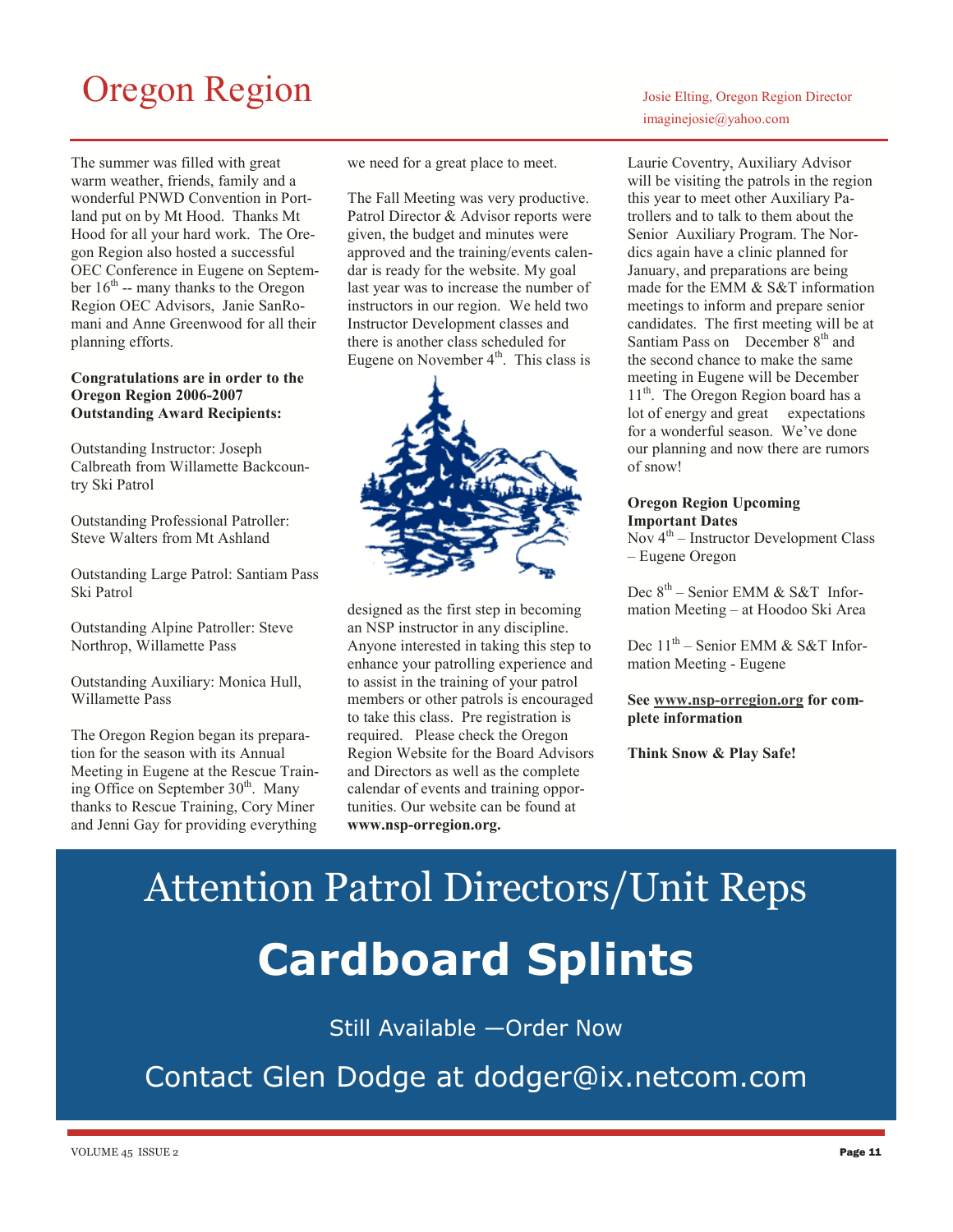# Inland Empire By Chris Stern, Region Director

Winter appears to be knocking at our door here and many of the Regional's Patrols have either been busy planning this summer or are in full swing getting ready for the snow!

Both Mt Spokane and 49\* North are planning to go to full time operations h seven days a week. Loup Loup Ski Bowl has a new Area Manager, one of its own Ski patrollers, Sharla Lynn. The Loup also hopes to have their new Patrol top shack enclosed before it snows.

Lookout Pass has put another chairlift in, and Mission Ridge has been busy working to perfect their new quad chairlift of last year.

We also have some new Advisors in the region. They are:

Kelli Piper of 49 Degrees North at Awards, Kelvin Throgmorton of 49



Warnder Peak at Silver Mountain

### loghead@methownet.com (509) 996-2305

Degrees North at S&T, Phil Owens of Lookout Pass at Senior Coordinator. Together with the incumbent advisors and me, the new Regional Director, we look forward to requests from other Inland Empire Patrols for training opportunities. Already scheduled are January  $12^{th}$  &  $13^{th}$  at 49 Degrees North and February  $2^{nd}$  &  $3^{rd}$  at Lookout Mountain.

We kick off the Training season with S&T and OEC Calibration Clinics the weekend of January  $5<sup>th</sup>$  and  $6<sup>th</sup>$ , and round out the year with our Senior Evaluation at Silver Mountain March  $1<sup>st</sup>$  and  $2<sup>nd</sup>$ .

Looking forward to a great season!

# Article Submission for the Next Edition of the Nor'Wester Deadline February 01, 2008 \* Contact: patt.kelly.pollet@gmail.com

# New Look for Nor'Wester By Patt Kelly-Pollet, Nor'Wester Editor/Publisher

Who knew how much fun one could have putting together a dynamic new communication vehicle that reaches out to over 2800 National Ski Patrollers?

I certainly didn't when I inquired about the requirements for the position. Delores LaLiberte Division Director, assured me I had what it takes to do the job and here I am delivering the first of the "new " look and feel. I hope that you all enjoy it.

I could not have done it with out the help of a legion of people. On very short notice, Tanya Friedman of the Summit at Snoqualmie– Central Patrol did a great job of redesigning the mast head; Liz Dodge was a whiz at editing, historical information and continuity; Dolores moved a mountain to get documentation materials for the postal permit; Kim La-Liberte graciously provided previous layouts and advice and Deb Garcia generously shared her previous years of experience. Without these talented people and



the dedication of the directors, advisors and patrollers who provided content and information, there would be no Nor'Wester for you to get critical and

Patt.kelly.pollet@gmail.com (260) 417-3652

timely information about the Pacific Northwest Division.

Keep the Nor'wester in mind as you kick off what promises to be a great season.

Send photos as jpegs, keep notes on potential stories and messages you would like published in the next edition.

Additionally, don't forget to update your information on the National website, www.nsp.org. It is where we pull information to send the Nor'wester electronically (in color!) and via snail mail. As you can see, I am prejudiced towards the electronic method, as it saves the organization lots of dollars!

Feel free to contact me with suggestions for articles/information. We are a work in progress. Thanks to everyone for their contributions and assistance.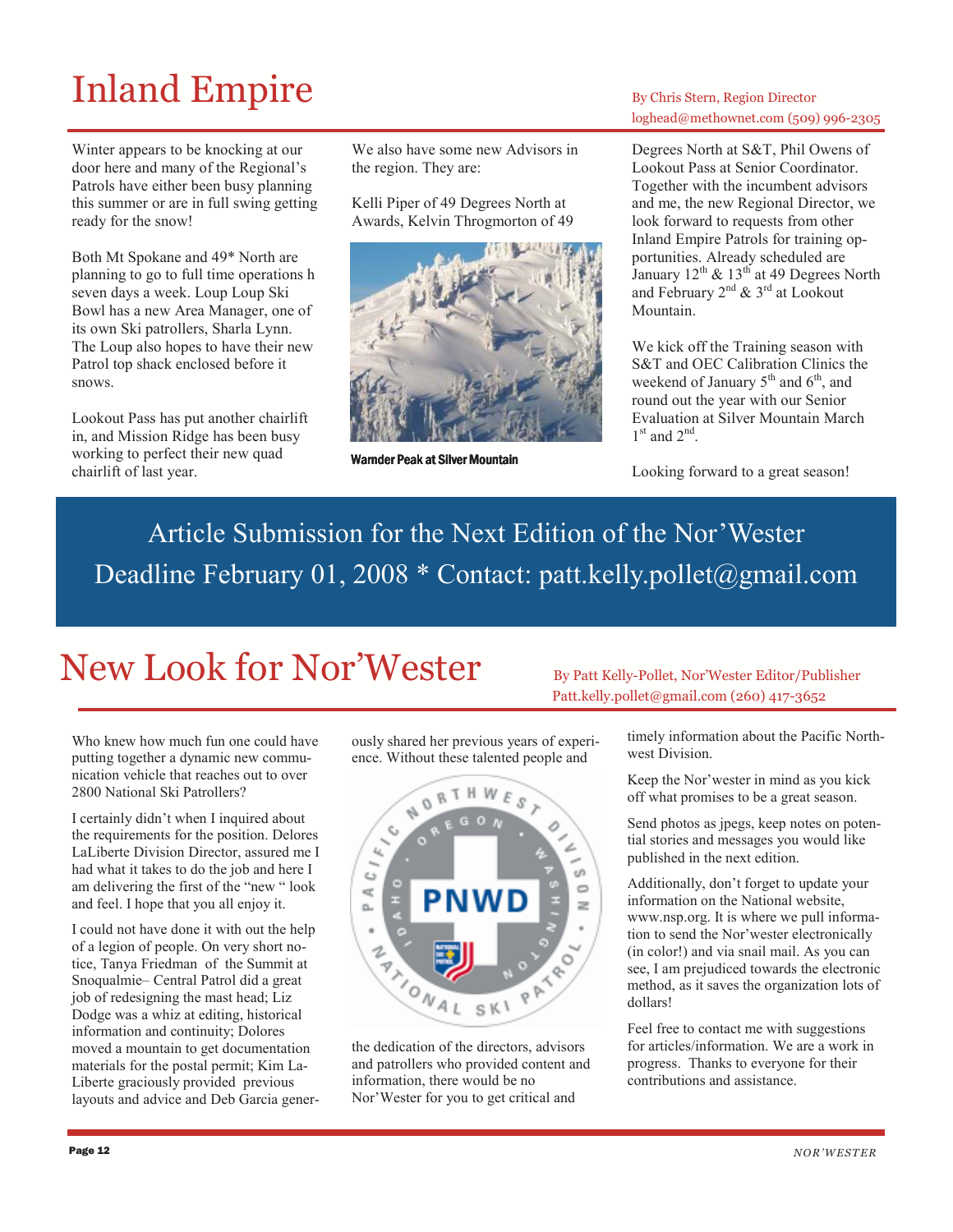# 2006-2007 PNWD AWARDS

### Congratulations to the following award recipients presented at the Convention

#### National Awards



National Outstanding Auxiliary Patroller Gold Merit Star Jody Tuttle Mt. Bachelor



National Runner-Up Student Patroller Silver Merit Star Phillip Dawson 49 Degrees North

National Runner-Up Nordic Patroller Silver Merit Star<br>Richard Willy Cascade Backcountry

Unit Citation Alpine Patrol (large) Lookout Pass Inland Empire



Yellow Merit Stars

Nancy Espelin, Instructor Tom Fellows, Alpine Patroller Lee "Dick" Dunton, Professional Patroller Janie San Romani, Patrol Representative

### DIVISION AWARDS

Outstanding Alpine Patroller Steve Ferkovich Crystal Mountain

Outstanding Nordic Patroller Frank Rossi Summit East

Outstanding Auxiliary Patroller Dan Stockinger Crystal Mountain

Outstanding OEC Instructor Liz Dodge Summit at Snoqualmie-Central

Outstanding Instructor Joseph Calbreath Willamette Backcountry

#### Outstanding Student Patroller Julian Nardo 49 Degrees North

Outstanding Patrol Representative Walt Lankait Summit East

**Outstanding Professional Patroller**<br>Steve Walters Mt. Ashland Steve Walters

Outstanding Administrative Patroller Michael Graves Summit at Snoqualmie-Central

**Outstanding Large Alpine Patrol**<br>Santiam Pass Oregon Region Oregon Region

DD's Outstanding Administrator Frank Rossi

DD's Distinguished Service Award Eric Geisler

60 Year Service Award Don Countryman Bogus Basin Harold Heacock U.S. Admin Ski Patrol/ White Pass

50 Year Service Award Steve Ferkovich Crystal Mountain<br>Robert Larsen Summit East Robert Larsen Dave Nelson Mt. Hood



### **National Appointments**<br>Tom Stewart #1050

#10508 Payette Lakes Gary Clawson #10510 Bogus Basin Thomas Miner #10582 Summit Central Michael Graves #10584 Summit Central Timothy Heffron #10586 Summit Central Richard Willy #10588 Cascade BC Aric Johnson #10594 Anthony Lakes Leisa Garrett #10600 Summit East Jay Magruder #10602 Summit East

#### Distinguished Service Award (DSA)

Phil Edholm, Lookout Pass Caroline Resnik, Crystal Mountain Bruce Rustad, Mt Baker Mike Metcalf, M.D., Mt. Spokane Sue Baker, 49 Degrees North

Purple Merit Star Successful Lifesaving Robert Walters, Mt. Ashland Tom Miner, Summit at Snoqualmie-Central



#### Yellow Merit Star Outstanding Service Brenda Steinbach, Silver Mountain Bill Bernhardt, Mission Ridge Dan Hensley, Mt. Spokane Michael Flakus, Crystal Mountain Carol Schultz, 49 Degrees North

Doug Elledge, 49 Degrees North

### Yellow Merit Star

Outstanding Leadership Rick Lipke, Mt. Baker



### Patroller's Cross

Sally Bankson, Summit East Kelli Piper, 49 Degrees North Suzette Krebs, 49 Degrees North Greg Smith, 49 Degrees North

PNWD Certificate of Appreciation Kimberly LaLiberte

#### Presentations were made to the following patrollers: Sue Baker,

Retiring Inland Empire Region Director Barb Dixon, Retiring Division Director



PNWD Bedpan Award Phillip Dawson, 49Degrees North, Inland Empire "Triple Threat"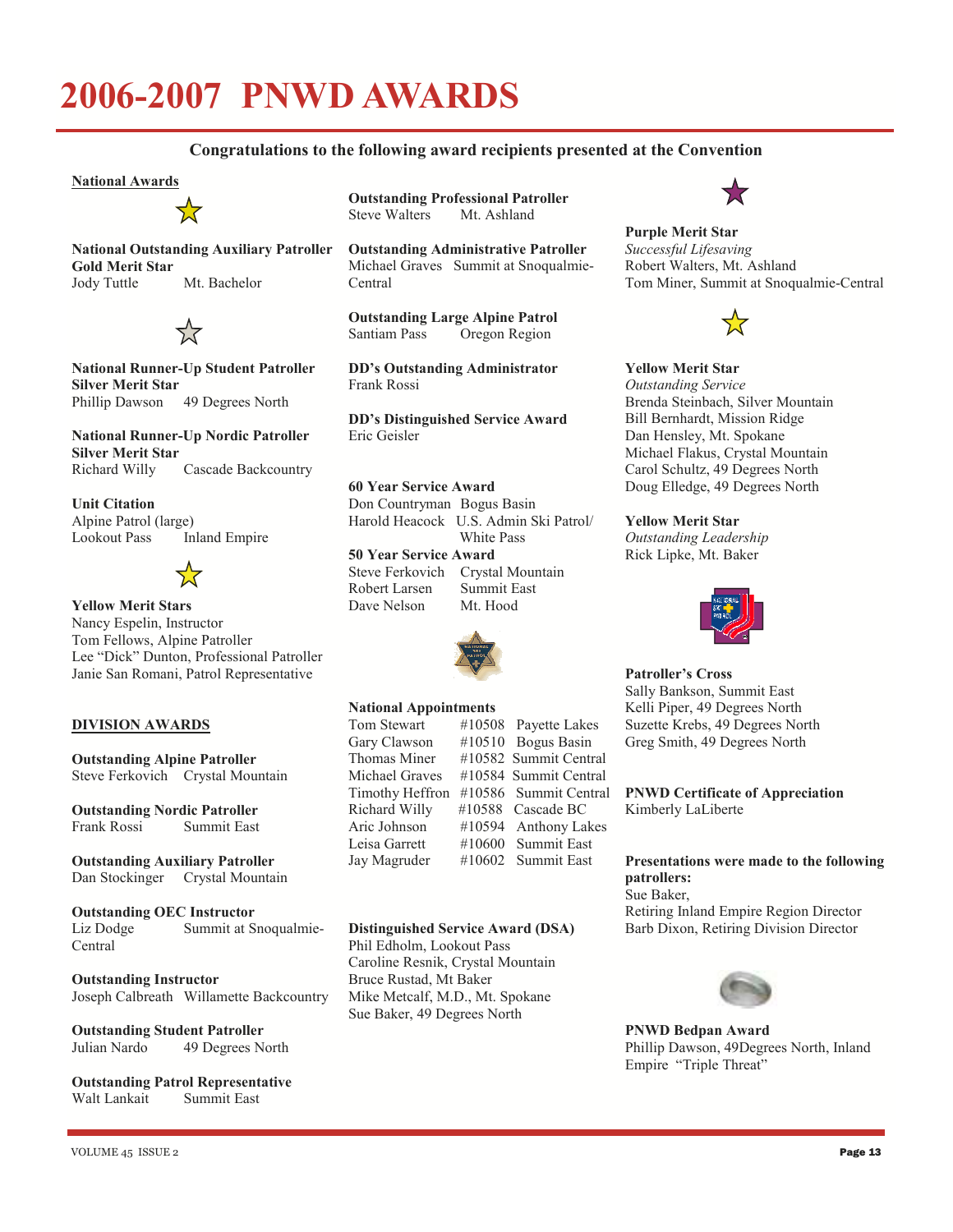# Mt Hood Region and '07 Convention Wrap Up

**Black Diamond** 

Descente

**DryGuv** 

**HelmetsRUs** 

**Hot Chillys** 

Labiosan

**Nautilus** 

Leatherman

**Kinco Gloves** 

Cascade Tobaggan

Genuine Guide Gear

Heron Lakes Golf Course

**Legacy Emanaul Trauma** 

National Ski Area Association

**Mountain Dynamics Mountain Uniforms** 

Powder Magazine

The Mt. Hood Region is looking forward to another good ski year. Timberline and Mt. Hood Meadows ski areas have already had a light of dusting of snow. Chair evac refreshers have taken place on September 15 and 23. An OEC refresher took place September 30 and additional sessions are scheduled for October 20 and 28 in Portland. A women's toboggan clinic is scheduled for January 5 & 6, 2008 tentatively at Timberline. Senior EMM and S&T are scheduled for March 8 & 9, 2008 with the Oregon Region at Willamette Pass. Further details are in the "Sno Job" monthly newsletter and the MHSP calendar which can be accessed from the Mount Hood Ski Patrol web site.

In August of 2007 the Mt. Hood Region convention committee hosted the Pacific Northwest Division annual meeting at the

### THANK-YOU TO OUR CONTRIBUTORS !! PNWD 2007 - SKI PATROL CONVENTION

**Rite in the Rain** 

**Rudy Project** 

**Sager Splints** 

**Smith Optics** 

Solstice

Sportube

Suunto

Transpack Walk-Ez

360 physical therapy

**Rocky Mountain Sunscreen** 

Sam Medical (Sam Splints)

**Simulaid and Moulage Kits** 









\*Pacific Northwest Division Ski Patrol\*

\*Cooper Spur\* \*National Ski Patrol\*

\*Mt Hood Ski Patrol\* MT HOOD SKI PATROL PNWD CONVENTION PO Box 4384, Portland, OR 97208-4384 http://nsp-pnwd.org/convention.html



### Load N Go!

Attendees at the Mt Hood hosted Convention '07 got hands-on experience in prepping a patient for a quick heli trip to the hospital.

Photo courtesy Rod Legg



### By Rod Legg, Regional Director rlegg@us.ibm.com (503) 578-2380

Airport Embassy Suites in Portland. Special thanks to the following committee members who were instrumental to the success of the conference:

Lori Bennett / Hospitality Suite & Catering, Corinna Kupelwieser & Kathy Lee / Raffle/Silent Auction, Debbie Norvell/Activities, Jerry Knowlton/Golf tournament, Reba Sharp/Finance & Registration, and Jodie Jeffers/ Program.

Over 100 patrollers attended the Friday night dinner in which Mt Hood Ski patrol member Buzz Bowman gave a talk about ski patrolling in the early days. Over 150 Pacific Northwest Division members attended the Saturday night banquet.

The contributions of the above sponsors are sincerely appreciated in addition to speakers who presented at the general sessions and the instructors who taught during the breakout sessions.

As we close the books on the '07 meeting, lessons learned have been collected and forwarded to the '08 committee to help assure the continued success of the PNWD annual conference.

NOR 'W ES T ER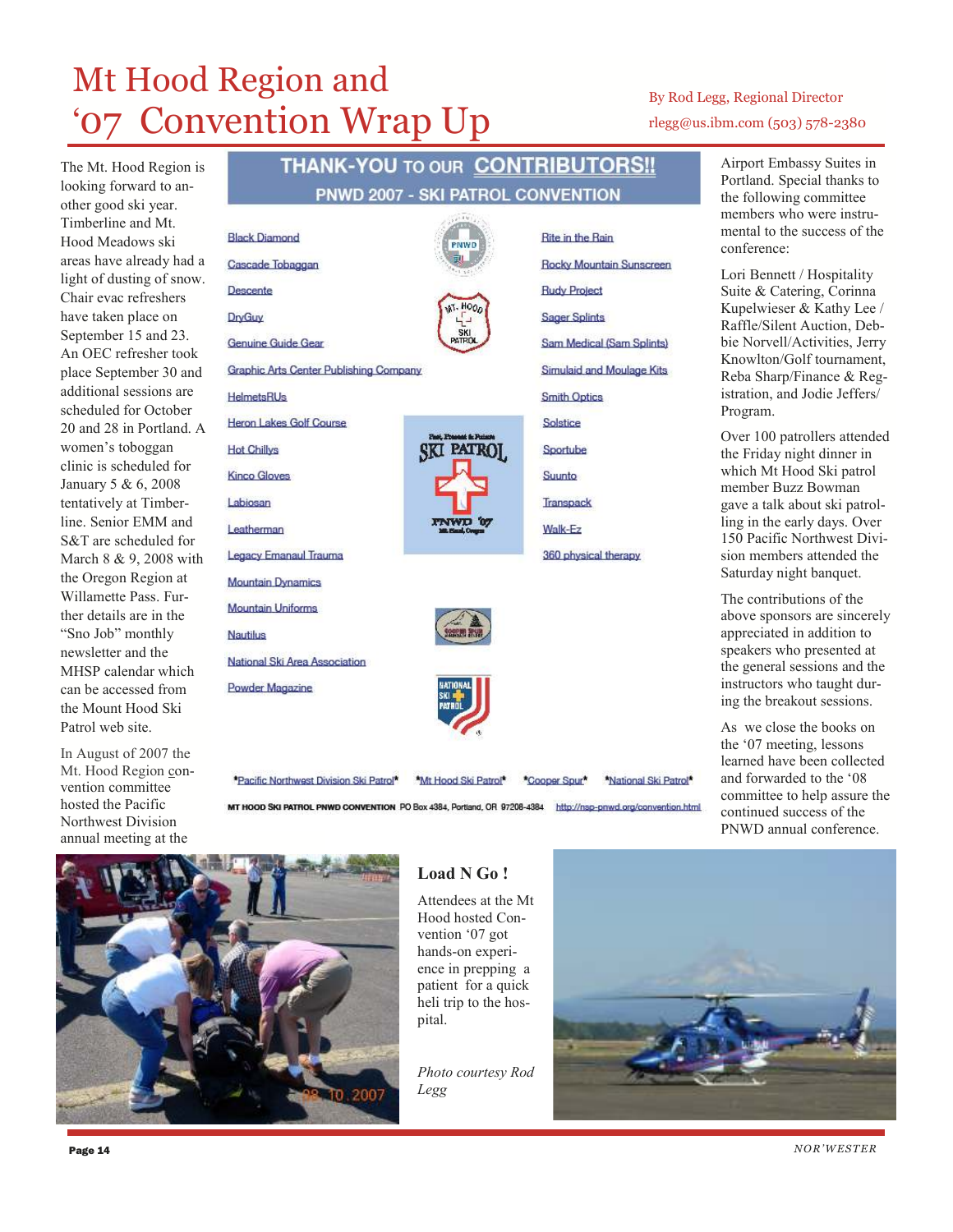# $Education$  Focus for  $S \& T$  By Brian Merryman, S&T Advisor

There are a couple of educational programs you should consider this season when thinking about your personal agenda for self improvement as a patroller. Below is formation about a couple of my favorites.

#### Senior Program

This is a national educational program of the NSP. It is designed to better your skills in a wide variety of patrolling tasks. I encourage each you to step up and challenge yourself in the Senior Program and give serious consideration to participating this season. It is lots of fun. Your efforts will be rewarded in skill enhancement. Your participation will provide opportunities for you to meet other patrollers, and you will get exposure to other patrol's ways of doing things. If you have the itch to grow as a patroller, give this opportunity a serious look. Questions on program details and information on how to get enrolled can be obtained from your local patrol training staff or contact regional staff . If all else fails, get a hold of Tom Fellows. Tom is the Division Senior Program Advisor and he can be reached at 541.566.2268 or at fellows@bmi.net.

Women Focus Group Toboggan Enhancement Seminars

The Division is planning again this sea-

son to provide a series of Women's Toboggan Enhancement Seminars (also called TES sessions). TES Sessions are national educational programs and successful participation may qualify as an elective credit for your senior program requirements.

Confirmed Dates and locations for the Women's TES sessions during the upcoming season are: December 08/ 49 Degrees North, WA

January 5 / Mt Hood, OR January 26 / Soldier Mountain, ID February 16 / Summit East, Snoqualmie Pass, WA

TES classes are designed to improve your toboggan handling skills in a day long, fun and rewarding program taught by quality NSP certified toboggan instructors. If you are interested in participating in one of these class sessions as a student, please contact me via email at bmerry $man@msn.com$  or call at  $(253)381-0506$ . If you are female and also a NSP certified toboggan instructor, please contact me to see if you can assist in staffing this worthwhile program. In addition to the Women's Toboggan Clinics described above, many other general attendance TES sessions will be held throughout the division during the upcoming season. If you are interested in attending one of

## bmerryman@msn.com (360) 446-7838

### those keep reading

How to be sure you get the latest info Lots of sources are available for information on class types, dates, and locations. Look to your patrol trainers for information and visit your region web site calendar. You can also visit the division web site at www.nsp-pnwd.org and look for the link to the division calendar. All registered national training program classes may be found on the national web site as well. To access the national site go to www.nsp.org

While you are visiting the National web site, be sure to update your patroller profile. If you have your current email address on file you will receive periodic announcements of training opportunities and other communication via broadcast emails. If you change your web address during the season, just revisit the NSP site and update again. It's simple and it's quick.

As always, if you have questions or comments regarding Outdoor Emergency Transportation (OET) or the S&T programs in our division please feel free to call or email. I look forward to hearing from you.

#### Have a great season!

# Changes to Awards Policies By Anne Greenwood, Awards Advisor

anne@green-woods.com (503) 399-3518

Chapter 10(Awards Chapter) of the Policy & Procedures Manual has been revised. The approved new chapter, including revised forms, should be available online from the NSP website soon (hopefully in Oct. 2007). Some of the revisions/ changes/additions include:

- The Warren Bowman Outstanding OEC Instructor Award, national level Outstanding Award.
- A new recognition award, National Ski Patrol Memorial. The intent of this award is that it be given to the family of any member of the National Ski patrol who has lost his/her life in the line of ski patrol duties.

**Outstanding Young Adult Award, for**merly known as the Outstanding

Student Patroller Award. The age for the award has changed: 15-19 years of age.

- The forms: require use of 9pt. or larger; the margins can not be changed; signature lines have been updated; ONLY the last 4 years of information may be used.
- Letters of Recommendation (LOR) must be signed.
- If someone wins at the National Level of "Outstanding" competition, they can not be submitted for any "Outstanding" award until the following  $5<sup>th</sup>$  year. The PNWD will follow the same criteria.
- Purple/Blue Merit Stars & physician statements: Now, the wording includes "or any higher medical

#### authority".

- A minimum of 45days to process an award upon receipt at the national office.
- Deadlines to your division awards advisor (Anne Greenwood):
- 45 days (minimum for processing UPON RECEIPT AT THE NA-**TIONAL OFFICE.** Merit Stars; Meritorious Service Awards; Distinguished Service Awards and National Appointments.

**June 27<sup>th</sup>, 2008**: Nominations for the 2007-2008 season Outstanding Division, Patrol and Patroller Awards need to be to the PNWD Awards Advisor, Anne Greenwood.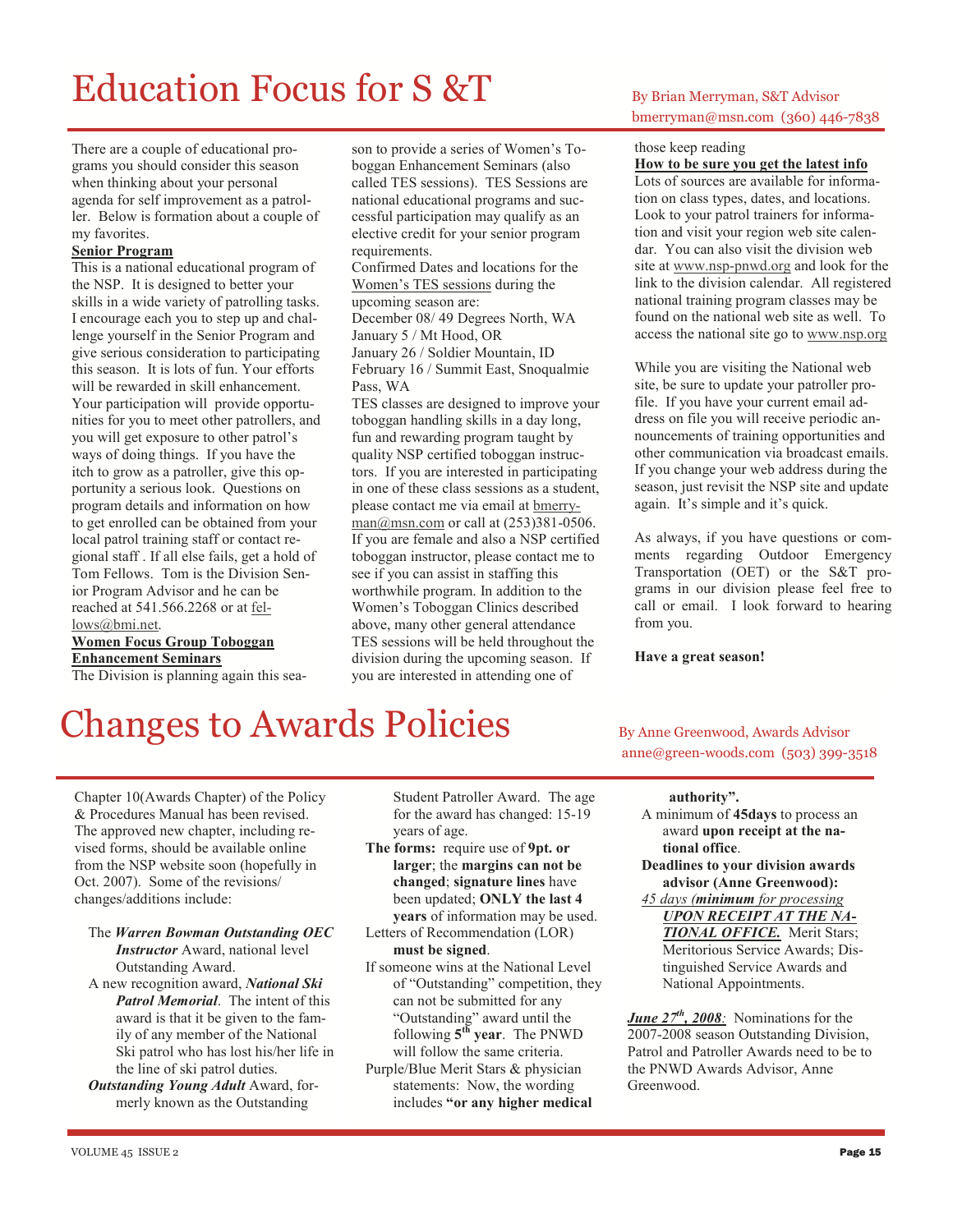# How to Save a Life  $B_{\text{By Tom Miner}}$

Returning home from work, about 2 miles from home, I was stopped for a greater than normal traffic backup. I could see white PVC pipe in the intersection ahead and assumed that there was some sort of accident causing the backup. I was in somewhat of a hurry so I decided to go around the backup and take a different route to my house.

As I drove around the traffic I saw a pickup parked on the side of the road, a bunch of white PVC pipe lying next to the truck, several people standing next to the truck and then I observed a man lying face down in the ditch on top of the pipe. I was not sure what had happened, it did not appear to be an accident but some sort of medical emergency. I pulled over to the side of the road and got out. One of the women standing near the pickup yelled at me, "do you know CPR, this man is having a heart attack." I said "yes", quickly checked my vehicle for the face mask that I knew was not there, and then ran across the street to see what I could do.

The victim was lying face down, he was heavy set, not moving. The lady who asked if I knew CPR was on the phone; I heard her telling the 911 operator our location which was only two blocks from the fire station.

As I approached the victim, a Peninsula Light truck pulled up and the driver, Ken Wickstrom got out. I asked him if he knew CPR and he said he did. Ken and I rolled the victim over and he was blue

without breath or pulse. I told Ken I would do chest compressions and he positioned himself to give breaths. With the victim still in the ditch we did three or four cycles of 30 compressions and 2 breaths before the paramedics arrived. We then assisted the paramedics in mov-

> "What a wonderful feeling to know the basic training we get through Ski Patrol was so simple to implement and had such a dramatic and immediate positive result for one very fortunate man."

ing the victim onto a backboard and then onto the gurney and into the aid car. The paramedic from Gig Harbor Fire department had just been certified on a new

procedure. He inserted a device directly into the victims leg bone just below the knee and gave meds through that device. They hooked him up to the AED and gave a shock. Just before leaving for the hospital the paramedic came and told us that there was a pulse and that our CPR had kept him alive and viable.

I really did not give the victim much of a chance for survival, but felt pretty good about what we had done. I was pleasantly surprised to find out several days later that he was still alive but in critical condition. I figured that was the last bit of information I would be able to obtain due to HIPPA laws. Imagine my surprise when I received a call a month later asking me if I wanted to meet the victim so he could thank me and the others involved for saving his life!

# Summit at Snoqualmie Central Ski Patrol

The victim was in a coma for 9 days and was on life support. The doctors had advised the family that there was little hope of his recovery and so they moved him into hospice where they removed him from life support. He opened his eyes to the surprise of everyone and was

out and nearly fully recovered in less than three weeks. When I met the victim a month later he was enjoying his second chance at life and looked healthy and vibrant. What a wonderful feeling to know that

the basic training we get through ski patrol was so simple to implement and had such a dramatic and immediate positive result for one very fortunate man.

The entire EMS system worked for this man on this day. There was someone who quickly stopped, recognized the situation, called for help not once but continuously. She did not stop asking other drivers if they knew CPR until she found me and Ken and then she activated the 911 system. There were two people who were willing and trained to do CPR, the fire department medics were well trained, well equipped, prompt and efficient in delivering advanced medical care. The emergency room personnel did their job and then the victim's will to live did the rest.



### Life Saver Honored with Purple Merit Star  $\overline{\phantom{a}}_{\text{By Liz Dodge}}$

It was with great pleasure that I was recently able to present a Purple Merit star to Tom Miner of the Summit at Snoqualmie – Central Patrol for his effort resulting in a life saved this past spring.

Tom was also recognized by the Governor's Industrial Safety and Health Advisory Board with a Lifesaving Award.

American Heart Association's "Heartsaver" Award was also presented to Tom and others who stopped and rendered aid that fateful day. "Getting to meet Ken and his family, seeing him alert, aware and standing tall was the best reward I have ever received." reported Miner.

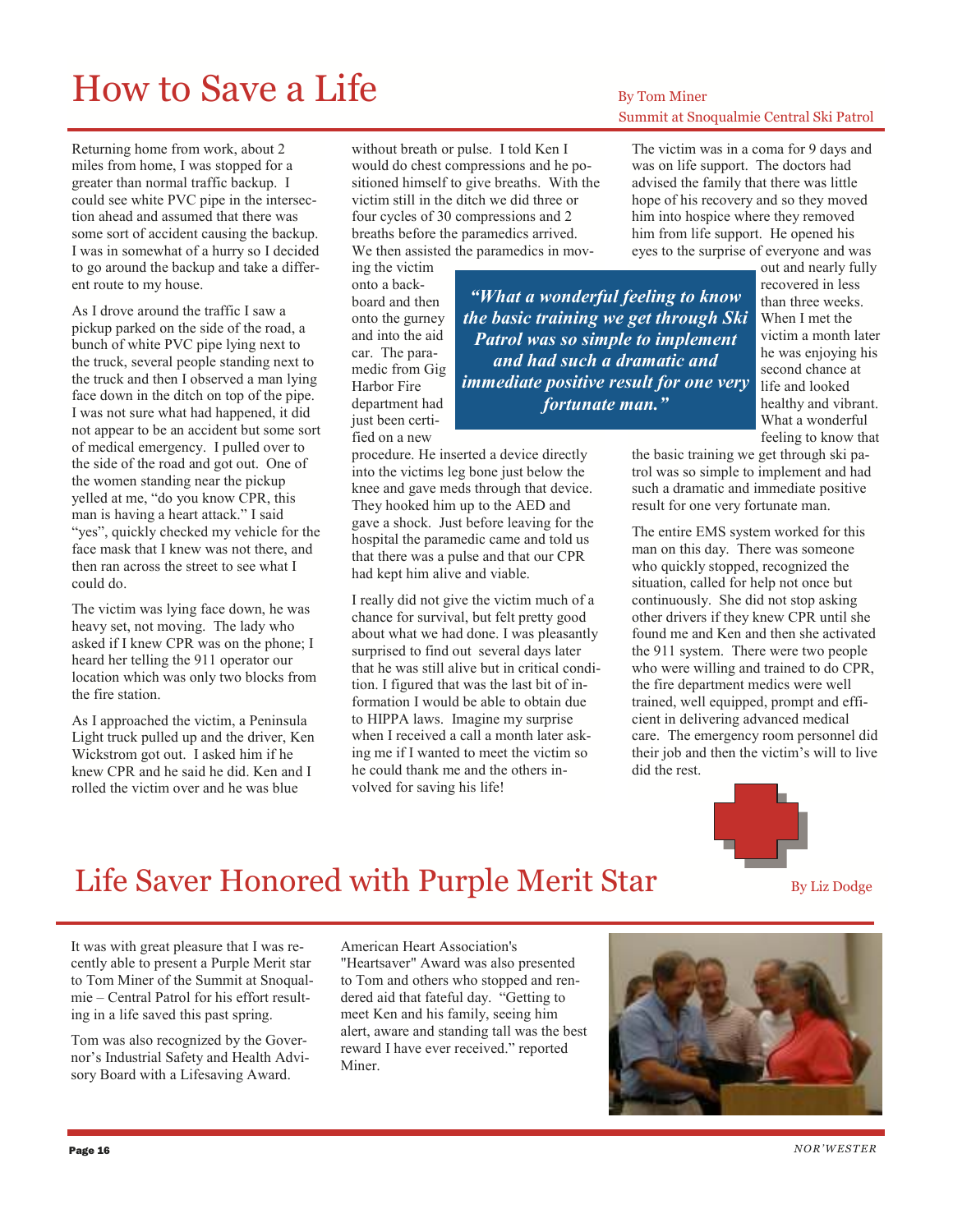# 2008 Convention News By Ken Hoffmann, Convention Chair

As the current convention chairperson, I am glad to have been asked by the PNWD Director, Dolores La Liberate, to provide the PNWD 2008 convention information to you. An excellent crew from around the Inland Empire Region will host the event next summer. The convention is scheduled from August 8-  $10^{th}$ , 2008 in Spokane Valley, Washington at the Mirabeau Park Hotel & Convention Center.

Enclosed in this Nor'wester is the current and corrected early pre-registration form. Our convention committee will have the full registration form including hotel information, available as soon as we finalize some events and associated costs. The current registration fee is \$40, which is a deal considering the awesome educa-

tional programs available, keynote speaker presentation, freebies, and the opportunity to meet your other NW patrollers in the free hospitality room.

Our theme for the convention is "Mountain Vision", which represents the need for us to focus on the future of patrolling, mountain expansion, and the continued strength of the PNWD. The snowboarder image symbolizes future and youth. It is a visionary look into the ski industry and the ski patrol as the millennium generation progresses and snowboarding becomes the norm.

Mark your calendar now for next August, because we are going to have an awesome, innovative division meeting & convention.

kenhoffmann@comcast.net



2008 PNWD Convention PLEASE USE THE CORRECTED FORM ON PAGE 18 ONLY!



# Instructor Development By Bernie Goddard, Inst. Development Advisor

It is an admirable and challenging journey to become an NSP Instructor. We are proud of the patrollers who have stepped up to the challenge.

The first step is to take an Instructor Development course followed by the submission of an Instructor Application to the Region Administrator.

To make the process easier, the RA assigns you a mentor to guide you through all aspects of the training.

If you are in training to become an NSP instructor and are not having regular contact with your mentor, this will slow down your training.

Mentors need to communicate with their mentees on a regular basis.

 If you don't know who the Region Administrator assigned to be your mentor for the discipline for which you are training to become an instructor., contact the RA at once.

Patrol Directors need to stay in the loop and insure that their patrols mentees are being advanced through the system.

This process includes OEC, Alpine and Nordic S&T , Avalanche, MTR and Instructor Development programs.

NSP's mission is to provide education and training in leadership, outdoor emergency care, safety and transportation services which enables its members to serve the community in the safe enjoyment of outdoor recreation.

bhgoddard@aol.com (206) 947-2644

 If there is an issue or you have questions on the mentoring program or process contact Bernie Goddard, the PNWD Instructor Development Advisor.

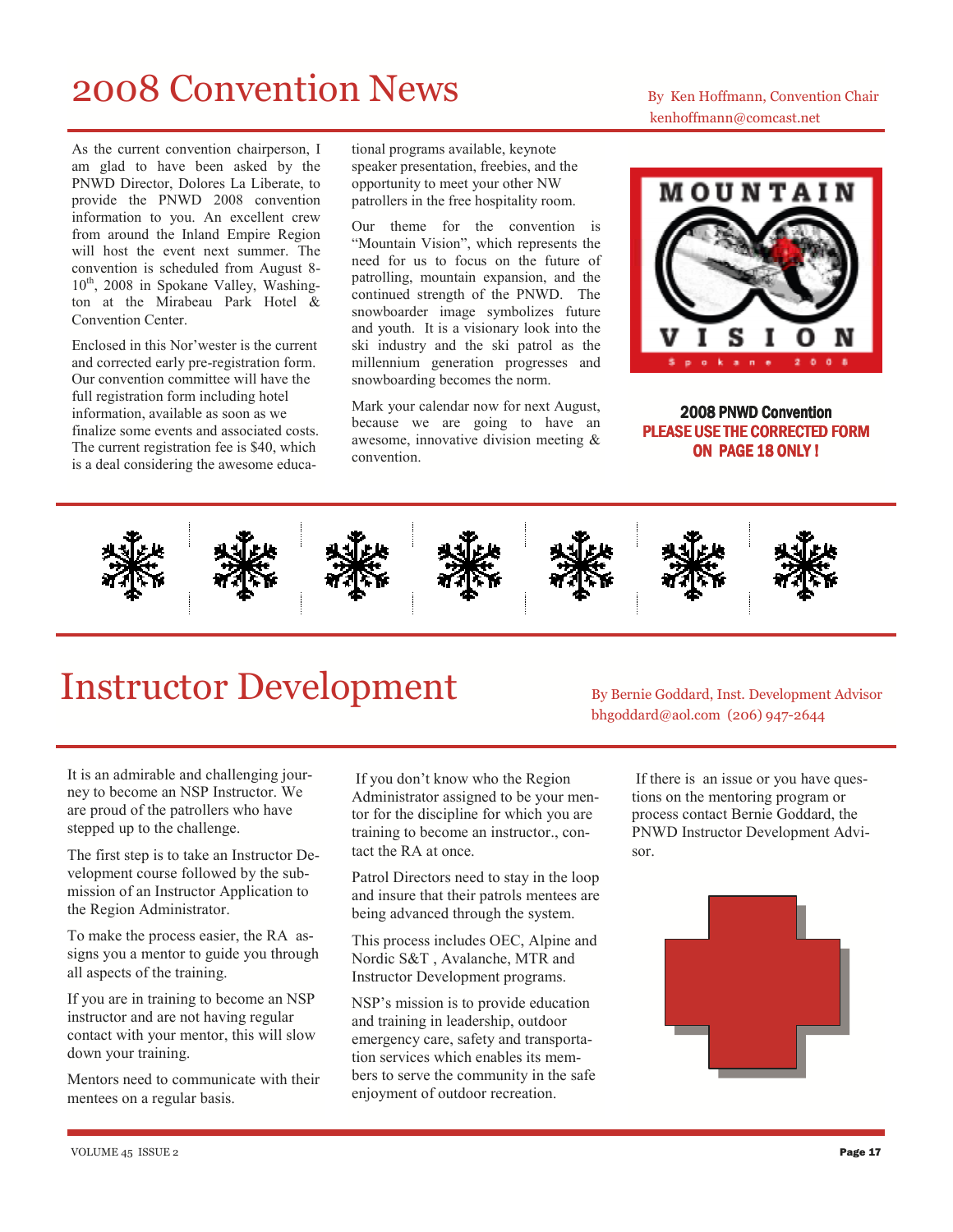

# 2008 PNWD Convention Inland Empire Region

August  $8^{th}$  -  $10^{th}$ Spokane Valley, Washington Early Registration Form



|                    | Checks payable to: PNWD 2008 Convention           | <b>Proposed activities</b>                         |  |
|--------------------|---------------------------------------------------|----------------------------------------------------|--|
|                    |                                                   | I am interested in the following extra activities: |  |
|                    | Kelli Piper                                       |                                                    |  |
|                    | 3327 W. Indian Trail Rd.                          | Golf Tournament                                    |  |
|                    | PMB #123                                          |                                                    |  |
|                    | Spokane, WA 99208                                 | Wine Tasting                                       |  |
|                    |                                                   | Coeur D'Alene Lake cruise                          |  |
|                    | Spouse or Friend:                                 |                                                    |  |
| Address:           | <u> 1990 - Johann Barbara, martxa alemaniar a</u> | Biking Riverside State Park/Centennial Trail       |  |
|                    |                                                   | Hiking in Mt. Spokane State Park                   |  |
|                    |                                                   |                                                    |  |
|                    |                                                   | Spokane River Rafting                              |  |
|                    |                                                   | Other suggested activities:                        |  |
|                    |                                                   |                                                    |  |
|                    |                                                   |                                                    |  |
| Early Registration | $(8/10/07 - 8/12/07)$                             | \$30 per person                                    |  |
| Registration:      | $(8/13/07 - 7/15/08)$                             | \$40 per person                                    |  |
| Late Registration: | $(7/16/08 - 8/08/08)$                             | <b>VISA</b><br>\$55 per person                     |  |
|                    | Number Attending                                  | Total Amount \$                                    |  |
|                    | ** Attendees may pay by check or credit card**    | Master                                             |  |
|                    | Credit Card transactions by phone or by mail.     |                                                    |  |
|                    |                                                   |                                                    |  |
|                    |                                                   |                                                    |  |

Additional information will be mailed once the agenda and schedule are confirmed. Questions, please contact Ken Hoffmann at (509)465-0242 kenhoffmann@comcast.net or Kelli Piper at piper@gonzaga.edu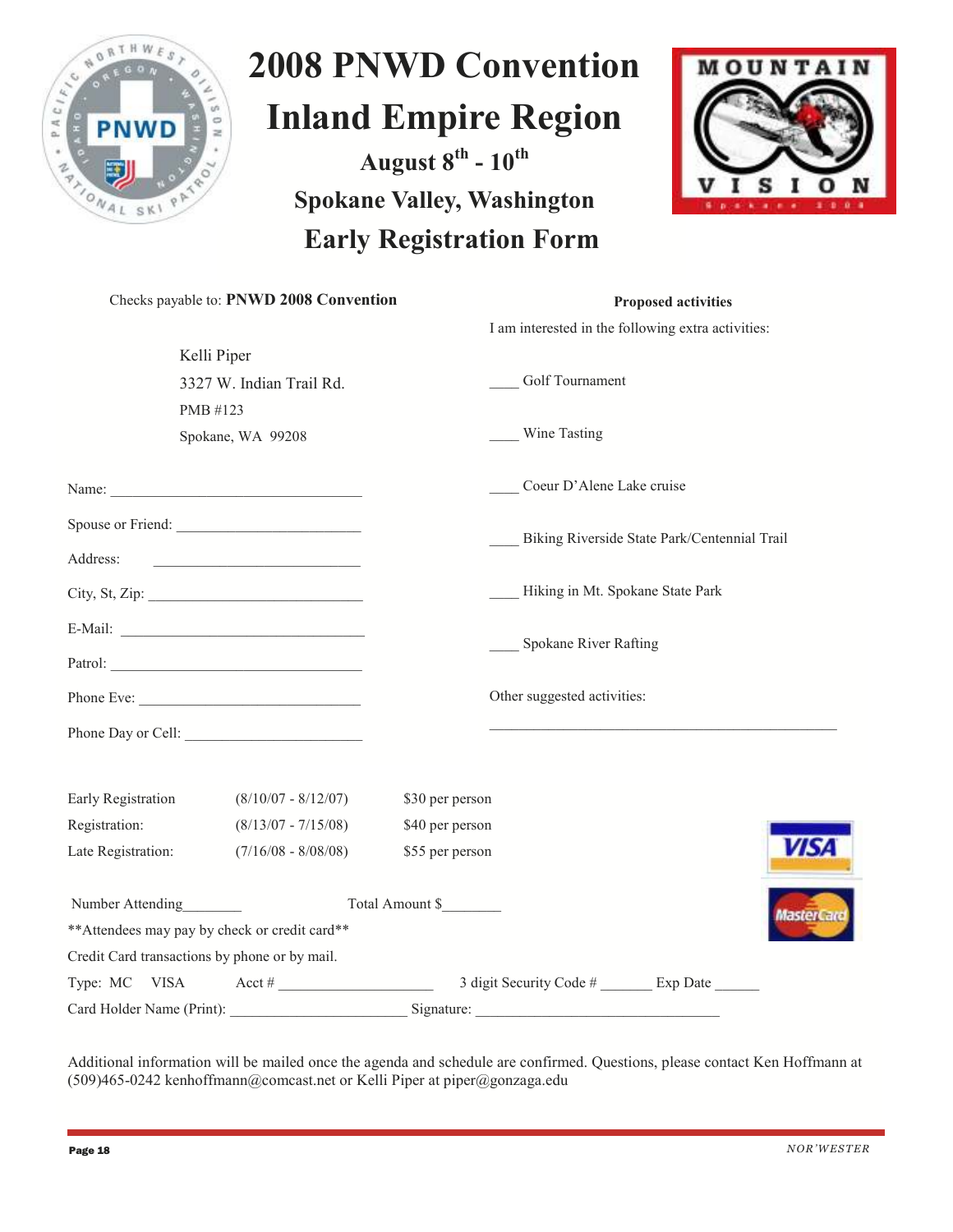# OEC Preps for Success this Season By Carol Fountain, OEC Advisor

Fall is a time for gathering and making ready for the winter. For OEC instructors this means staying busy preparing patrollers for the season through OEC courses, refreshers, assisting their Patrol Directors with OEC delinquency roster issues, and submitting their own instructor recertification documents. Please take a minute and thank your OEC instructors for the time and effort they give to assist you in maintaining your OEC certification.

#### Some things to remember:

Course paperwork (Full/Challenge/ Refresher) - All course completion records and any course fees are due within two weeks of the course completion. These are sent to the region, division, and national office. Keep up good work.

#### Division OEC course fee -

There seems to be some confusion on this. For Full and Challenge OEC courses the PNW Division has a \$10 per student enrolled course fee. This money needs to be collected and submitted to the Division OEC Super-



Hands on Learning at Summit at Snoqualmie OEC Refresher. Photo courtesy Ann Werner

visor within two weeks of the completion of a course. Make sure to include your course number on the memo line of your check.

If you have outstanding course records or fees, get them turned in right away. Please don't wait for a past due notice. Instructor recertification – the 2007 process is fully underway. Instructors whose instructor certification is due to expire 12/1/2007 need to get their teaching activity records submitted to their Region administrator right away. Deadline for submittal is

cfountal@hotmail.com (208) 345-6934

October  $20^{th}$ . If you have not yet submitted yours, do it now.

#### OEC Delinquency Roster

 There are still quite a few members listed on the delinquency roster. These are individuals who have missed a refresher, not taken a course, or for which there is a paperwork submittal issue. All patrol directors/unit representatives have the roster for their patrol, and need to be working to resolve the issue for each member listed.

I'd like to Thank you instructors who are submitting complete, accurate, and legible records in a timely basis. This really helps at all levels of the organization.

I'm looking forward to a great season and assisting you with your OEC Program and Senior EMM program needs.

If you have any questions, comments, or concerns, please contact me at cfounta1@hotmail.com or 208-345- 6934.

# Heart Attack Prevention Study By Jayne Williamson, Retired Patroller

Summit at Snoqualmie Central; Ski Patrol

My name is Jayne Williamson. I am a retired patroller from Snoqualmie Summit Central Ski Patrol. I am working with a Cardiology Research Group several mornings a week at the University of Washington. We are conducting an NIH (National Institutes of Health) funded study to determine if lowering bad cholesterol (LDL) and raising good cholesterol (HDL) will decrease the chances of having a heart attack or stroke.

 We have sites across the country. Our group covers Seattle, Yakima and Boise. If these sites do not work for you, we would be happy to assist you

in finding a site that is closer.

We are looking for individuals over the age of 45 who have had a problem such

as a heart attack or stroke or stents or leg pain related to poor blood circulation and who have high cholesterol.

All participants will receive free FDA approved cholesterol

lowering medication known as Zocor. Half of the participants will also be given a FDA approved drug called Niaspan that raised the good cholesterol. All study participants will receive free dietary counseling (this is where I fit in) and follow up visits.



If you think you or a family member or friend qualifies for this study, please contact us. We can be reached in Seattle at (206) 616.4907 or toll free at 1.866.866.0175 or by e-mail at aimhigh@u.washington.edu

More details of the study can be found at http://clinicaltrials.gov/ct/show/ NCT00120289